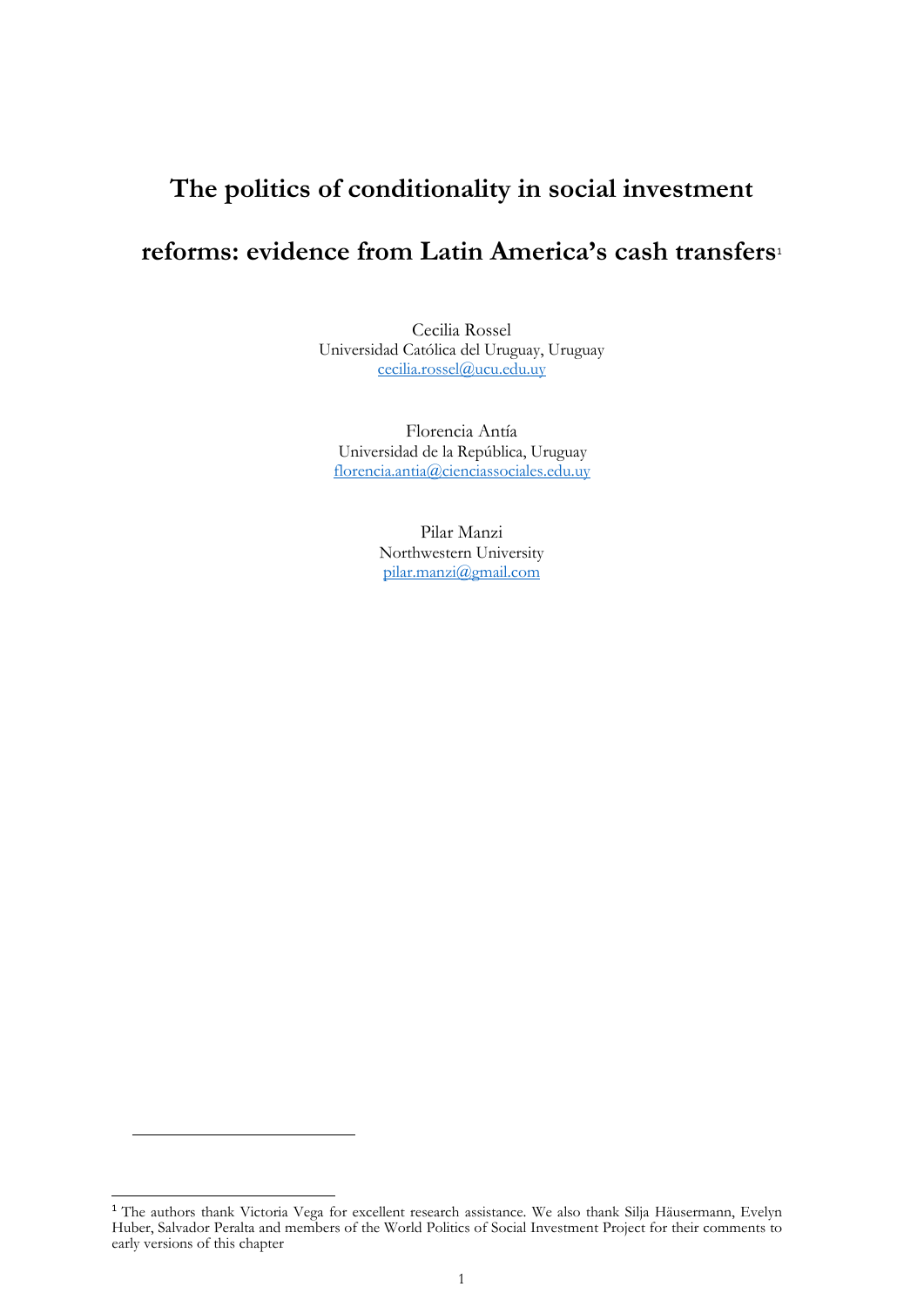# **1. Introduction**

Latin American Conditional Cash Transfers (CCTs) programs give cash to poor families conditional on compliance with requirements mainly linked to mainly children's school attendance and health checkups and vaccination. CCTs are targeted social investment policies that pursue the short-term objective of poverty relief through cash benefits, but also aim to achieve a long-term goal of breaking intergenerational cycles of poverty, via conditionalities that link monetary transfers to families' investments in the future productive capacity of their children. While the poverty relief objective is considered unavoidable for social assistance and a precondition for social investment (Fenwick, 2017), it is because of its combination with the second goal and conditionalities that CCTs are usually identified as one of the main steps taken by Latin America towards social investment in the last decades (Fiszbein & Schady, 2009; Bastagli, 2009; Jenson, 2010; Nelson & Sandberg, 2016; Fenwick, 2017; Barrientos in volume I).

However, the extent to which CCTs are aligned with the social investment paradigm is still a contested issue. First, although CCTs have been considered as a Latin American product of a set of global ideas around social investment (Jenson, 2010), they are essentially cash transfer policies –which are usually considered classic compensatory social assistance policies (Hemerijck, 2015)- conditioned to behavioral requirements. They are far from being enough to be considered as the sign of a Latin American "turn" to social investment analogous to the process experienced in more developed regions. This is so not only because of their scope, but also because they do not rival but complement social consumption policies (see Huber et al in volume I). Second, there is a concern about the role played by these programs in a context of broader welfare investments. Several scholars claim that CCTs for themselves cannot be considered as social investment if not linked to accessible high quality education and health services (Huber & Stephens, 2012; Nelson & Sandberg, 2016; Fenwick, 2017; Huber, Dunn, & Stephens, volume I), a goal still unmet in most countries. Third, the extent to which conditionalities are enough to make these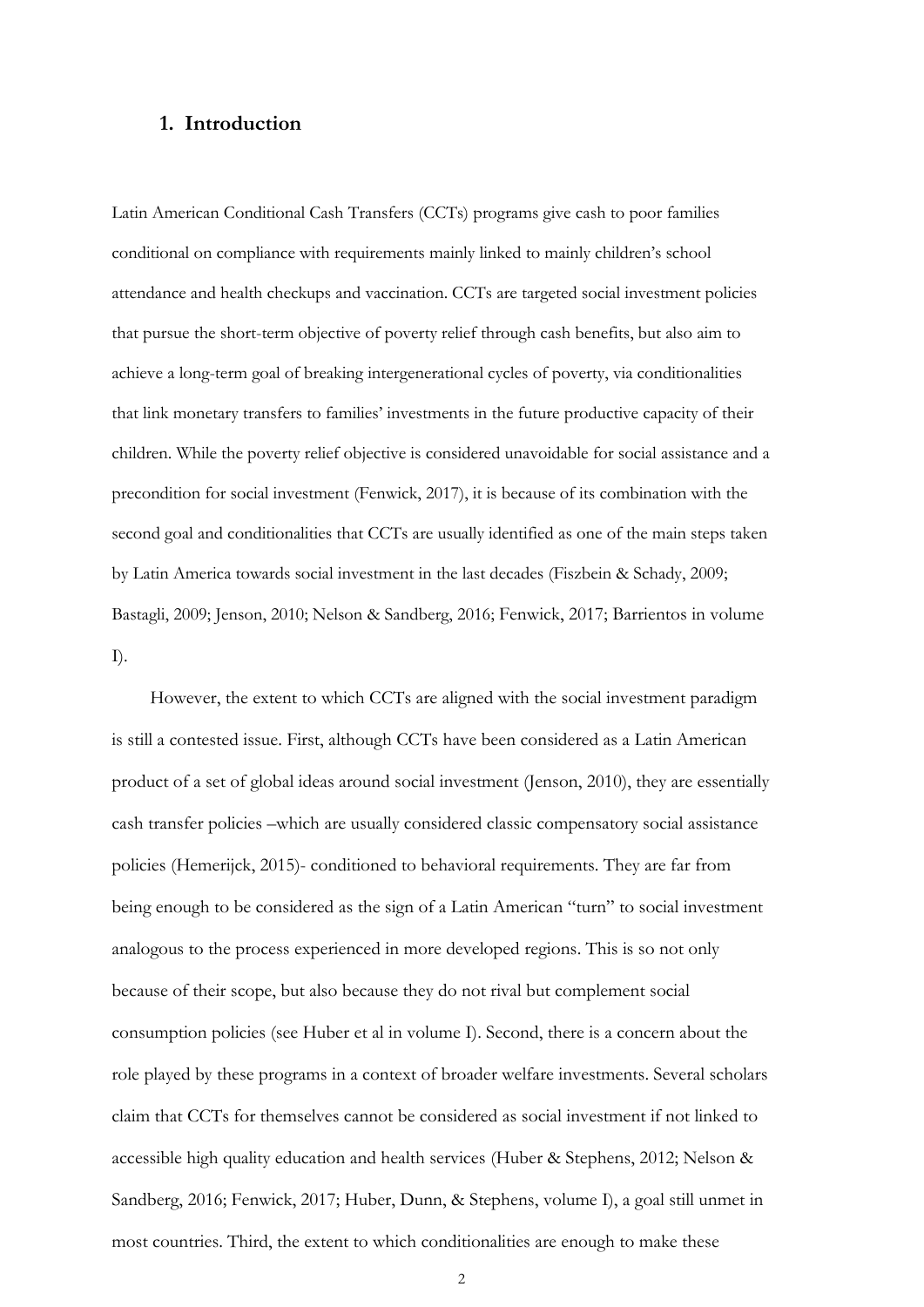programs a tool for social investment is debated. In fact, although an extensive literature confirms the effects of CCTs on multiple 'social investment' dimensions such as education and health, the evidence regarding the specific roles of conditionalities in these achievements is inconclusive.

In this chapter we follow two main goals. First, we seek to offer new evidence for a better understanding of the conditions under which CCTs should be considered social investment reforms. To do so, we analyze the heterogeneity of Latin America's CCTs and propose a classification into three types based on two main dimensions: the level of specificity of programs regarding conditionalities and the level of stringency of sanctions. We find that not all CCTs are created equal, since the role played by conditionalities varies across programs and across time. Some programs put a strong emphasis in *sanctioning* recipients if they do not comply with conditionalities (i.e. conditions are specific and sanctions-oriented), others tend to be more *tolerant*, sometimes including devices to enable people's access to basic services (i.e. they are specific but not sanctions-oriented), and yet others adopt conditionalities as a mere *formality* (i.e. they are non-specific). We contend that understanding the differences between these types is important to determine how far different CCTs go, at least in their designs, in the road to social investment: we show that while the first two types ('sanctioning', 'tolerant (enabling)') present features that explicitly link them to the goals and functions of social investment, the third one ('formal') reveals weak links to social investment, and is actually closer to social assistance or basic income schemes.

Second, we aim to gain understanding on the drivers that led governments to adopt one approach to conditionalities or the other. We argue that the type of conditionality is driven by the political dynamics of reform. To do this, we develop a theory that explains why governments adopted different types of conditionalities in four countries that represent the region's spectrum of variation (Argentina, Brazil, Mexico and Uruguay).

We find that ideological preferences are important to shape governments' choices regarding conditionalities. However, when strong preferences are not present, there is

3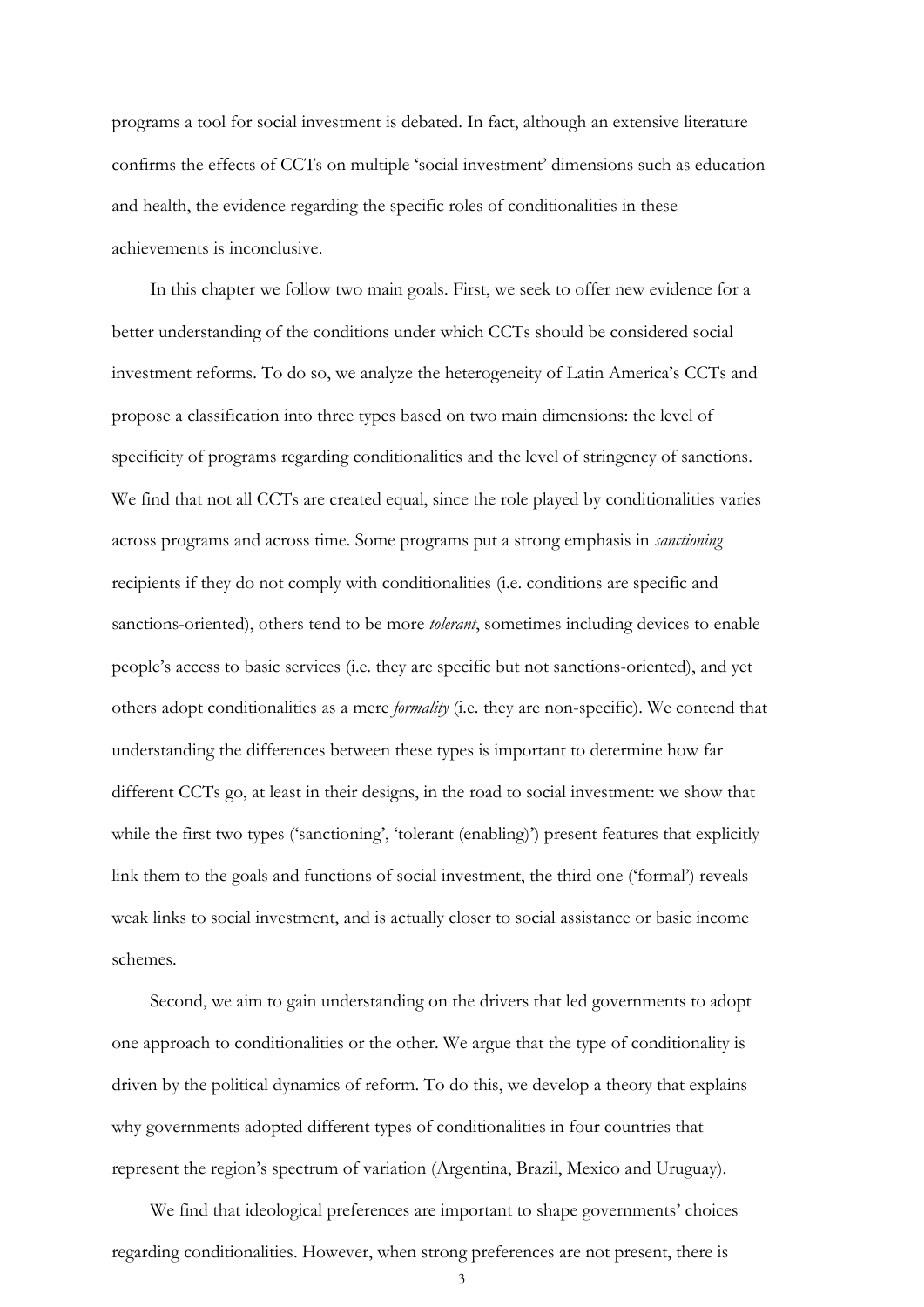room for conditionalities' designs to be used by governments in an effort of coalitionbuilding, to gain support from the opposition or by specific constituencies. This trade-off between preferences and political game produces different scenarios for the legitimacy and sustainability of CCTs.

## **2. Social investment through CCTs and conditionalities**

A distinctive feature of Latin American CCTs is that they all transfer cash to poor families conditional to requirements such as children's educational attendance and regular medical care. The underlying assumption to justify conditionalities is that they promote investment in human capital in the younger generations (Rawlings, 2004). Since the poorest often face obstacles to make this investment, the conditionalities attached to the transfer create the necessary incentive to stimulate it.

It is well known that conditionalities mean different things in different countries, both in terms of design and implementation (Cecchini & Madariaga, 2011; Pellerano & Barca, 2014). Nevertheless, previous classifications tend to conflate design features with implementation and enforcement practices and even claim that real differences between sub-types can be 'blurred in practice' (Pellerano & Barca, 2014: 6), but they have not been tested systematically.

To overcome these limitations, we analyze 24 CCTs in 12 Latin American countries for the 1997-2016 period and provide an overview of how conditionalities are distinctly included and developed in programs' designs in the region<sup>2</sup>.

Basing on information from official documents -mainly laws, decrees, and operational rules and regulations- we classify each program according to two main

<sup>2</sup> Borges (2018) builds a similar index, though considering different dimensions: target population, eligibility requirements, how stipends vary, and the strictness of conditionalities.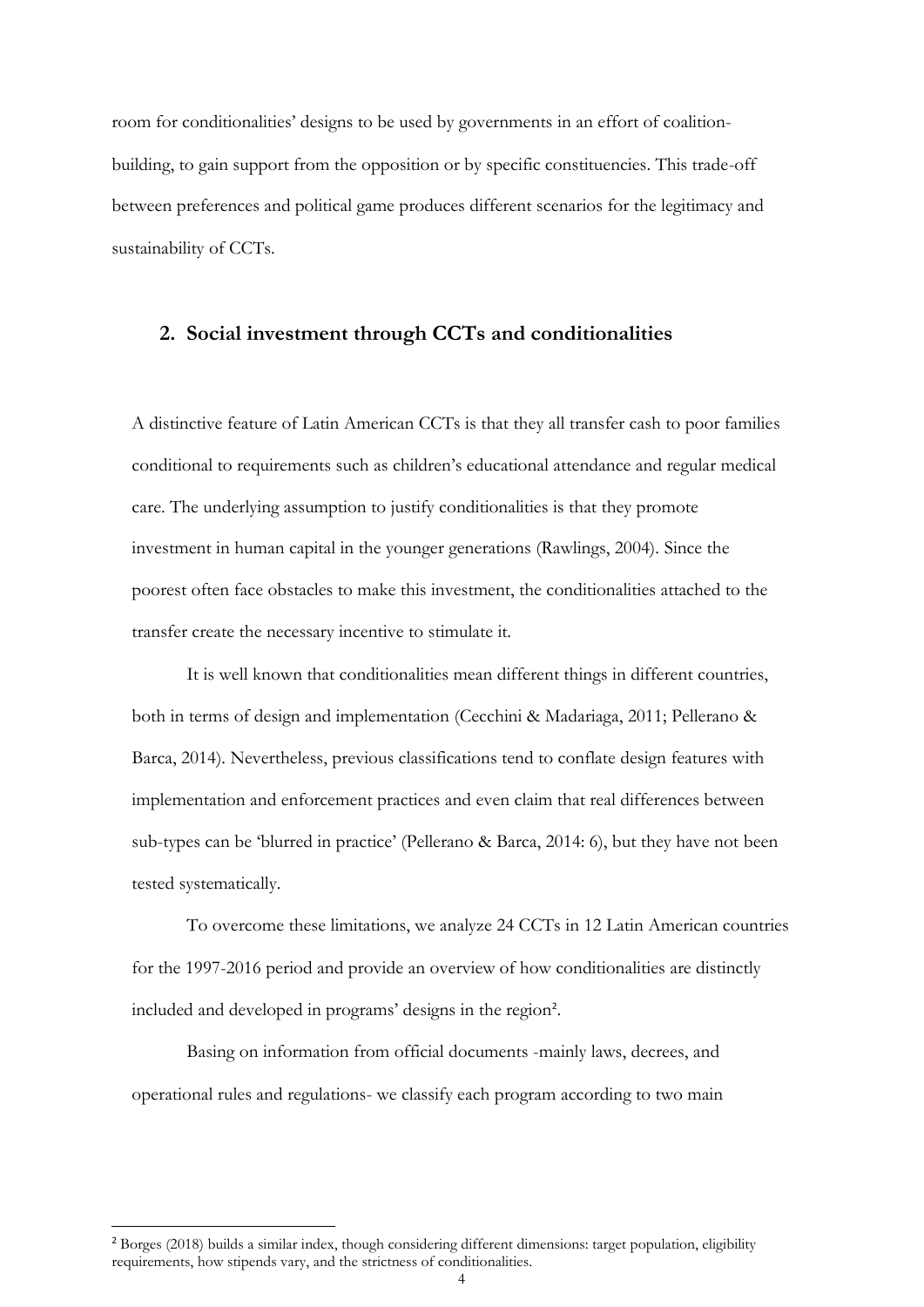dimensions: specificity regarding programs' designs and stringency of sanctions to be applied in case of noncompliance with conditionalities<sup>3</sup>.

Programs with specific norms regarding conditionalities, procedures for their verification, and sanctions on noncompliance are interpreted as having some inclination towards social investment (Figure 1, upper panel). Within this category we identify two types of programs. On the one hand, there are programs in which the transfer is a way to provide incentives to families. Monitoring and sanctioning noncompliance through payment suspensions are central parts of designs (Cecchini & Madariaga, 2011). Some of these programs – which we classify as those having a *'sanctioning*' approach to conditionalities- present all these features (Mexico's Progresa in 1997), while others are incomplete or diminished versions of this type. On the other hand, we identify programs that also offer guidelines and procedures about conditionalities, but in which monitoring and sanctions to non-compliance are carried out with more flexible criteria (Schüring, 2010). In these cases – which we name *'tolerant'*- non-compliance is not always punished with payments' suspensions and, if it is, sanctions tend to be softer or applied later in the process. Within this group, some programs work with recipients around the obstacles they face to access services, a goal that can be directly related to the social investment framework. We define these programs as those having an *'enabling'* approach to conditionalities, because they present a clear emphasis on promoting recipients' basic rights regarding social services (Cecchini & Madariaga, 2011).

Programs classified in the lower panel of figure 1 are those with vague or no information about conditionalities. As expected, their rules regarding conditionality compliance are less stringent. In these programs, there are neither established procedures for monitoring conditionalities nor are sanctions established. Uruguay's

<sup>&</sup>lt;sup>3</sup> The 'specificity index' captures five dimensions of conditionalities: whether the objectives mention social investment, the level of detail regarding the type of actions required, the control procedures, the frequency of verification and the detail on sanctions. It varies from 0 to 3, where the lowest value represents no detail or specific information and 3 the most specificity. The 'stringency of sanction index' refers to the frequency of verification and the number of noncompliances before temporary and definitive suspension. It varies from 0 to 9, where the lowest value represents the least stringent sanctions and 9 the most stringent ones. We collected information for all the moments in which we identify relevant changes in programs' designs. See details in appendix.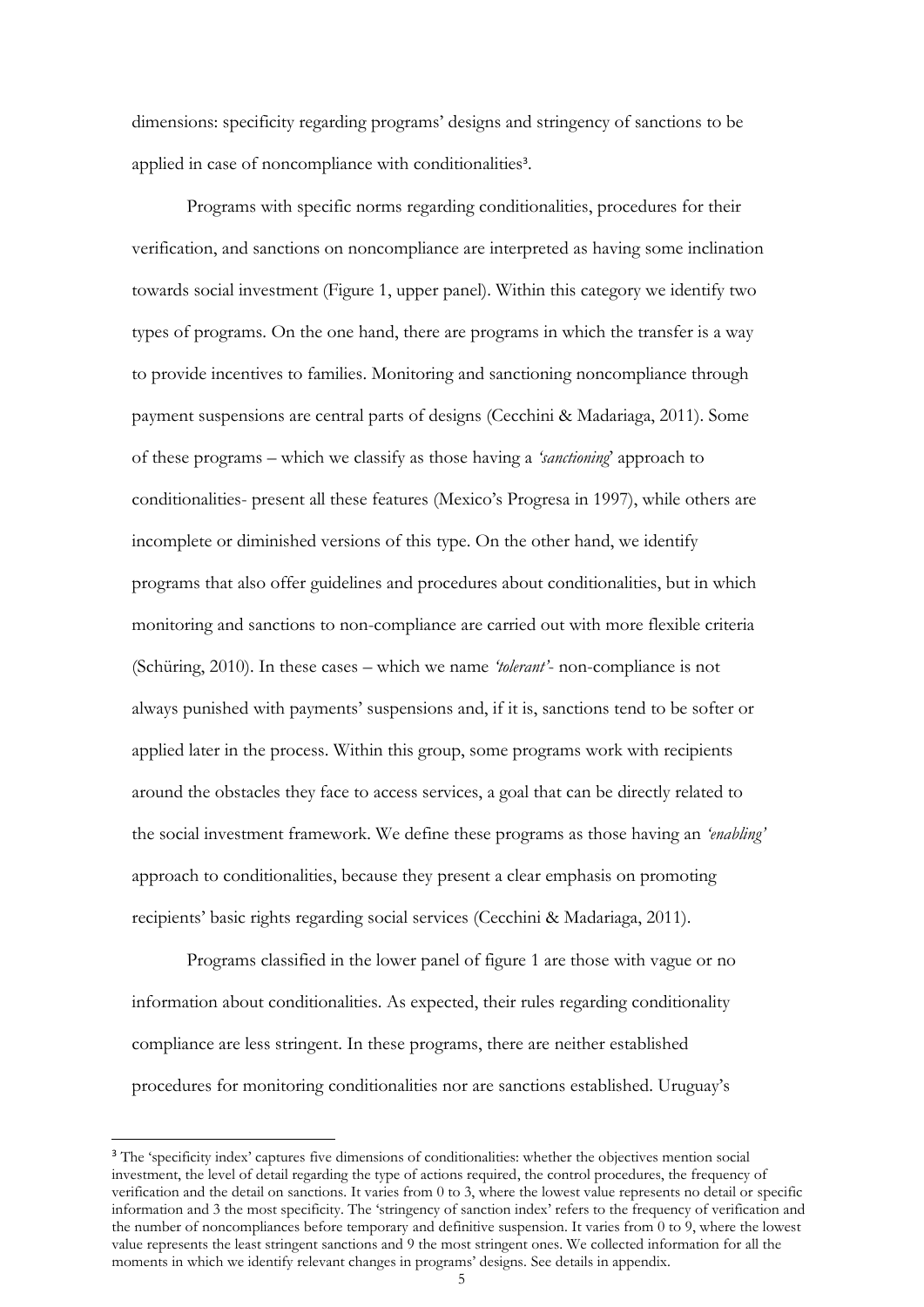*Ingreso Ciudadano* and Bolivia's *Bono Juancito Pinto* (2005), for example, are cases where the official regulations have few or no norms on conditionalities. We classify these programs as having a *'formal'* approach to conditionalities, since this device seems to be included more as a formality in policy designs than as key instrument to achieve social investment.



Figure 1. Conditionality approach in CCTs designs in selected countries (\*)

Source: Authors' elaboration basing on official program documents.

(\*) Programs in Italic identified as the 'enabling' variant within the 'tolerant' type. The 'enabling' approach is a subcategory within the tolerant subtype (a concept 'with adjectives') that reflects programs that establish specific devices to use conditionalities to favor recipients' access to social services, through different channels: social workers' visits, meetings, actions inside social service providers.

These results confirm that looking into variation in designs is relevant to assess CCTs' alignment with social investment goals. Programs with a 'sanctioning' or a 'tolerant' approach to conditionalities represent two different paths for designing a CCT within the social investment paradigm. By contrast, CCTs with a 'formal' approach to conditionalities represent policies that although in theory are inscribed in the social investment paradigm, in reality are much closer to social protectionism or basic income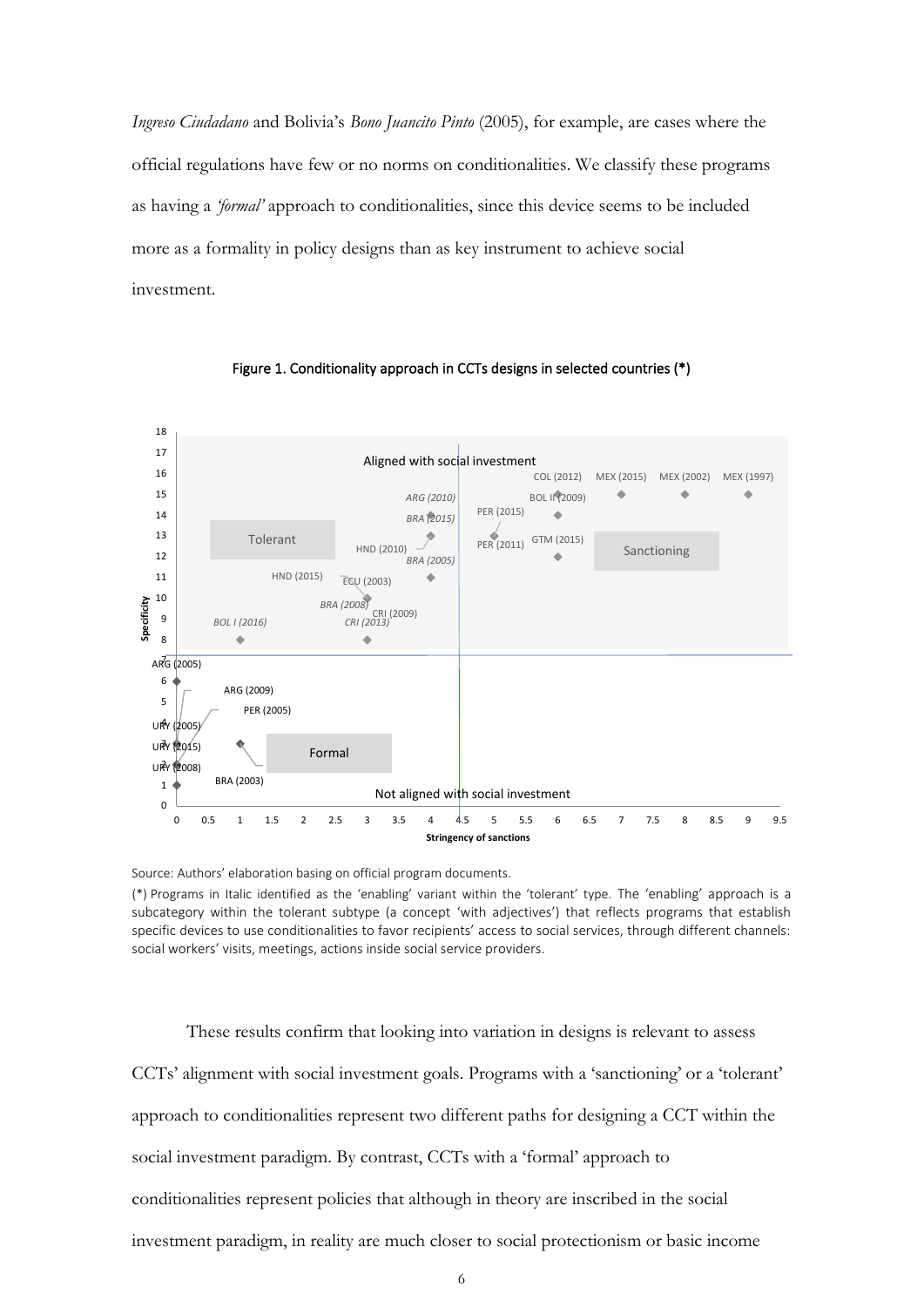policies (see the introduction to this volume) seeking to address poverty in the present rather than investing in human capital. Interestingly, we also find that 'sanctioning' CCTs are targeted to the poor or extremely poor, meanwhile 'tolerant' or 'formal' CCTs have less restrictive targeting criteria (see also Borges, 2018). Our exploration reveals that, with the exception of Mexico's CCT, designs tend to move towards more stringent conditionalities or clearer sanctions as time goes by.

# **3. Why do governments choose to adopt different conditionalities' approaches when designing CCTs?**

What explains why governments choose a particular design when adopting a CCT? Why do they adopt an approach to conditionalities over another? Are these choices related to governments' ideological preferences around pursuing specific social investment goals? Do they depend on political economy dynamics of actors and preferences or on policy legacies prevailing in each country? Are they the result of international influences?

While scholarly work on social welfare in Latin America has provided some explanations about the variations in the design of CCTs as well as on why governments adopted these policies (Brooks, 2015; De la O, 2015; Garay, 2016; Sugiyama, 2011), most studies have neither dealt with the heterogeneity these programs present in their approaches to conditionalities nor attempted to explain it.

However, both the literature on CCTs and on social investment reforms provide numerous hints to explain governments' decisions regarding conditionalities.

At a general level, prior work reveals that the ideological cleavage does not explain CCT adoption (Sugiyama, 2011; Brooks, 2015)<sup>4</sup>. This finding is consistent with the idea of social investment as a rather ambiguous concept (Nelson & Sandberg, 2017) with the

<sup>4</sup> Borges (2018), however, has recently questioned this statement, claiming that ideology was in fact relevant to explain CCT adoption during the pink tide through a diffusion mechanism of Brazil's 'basic income' approach in contrast with the 'human capital' approach present in Mexico's *Progresa.*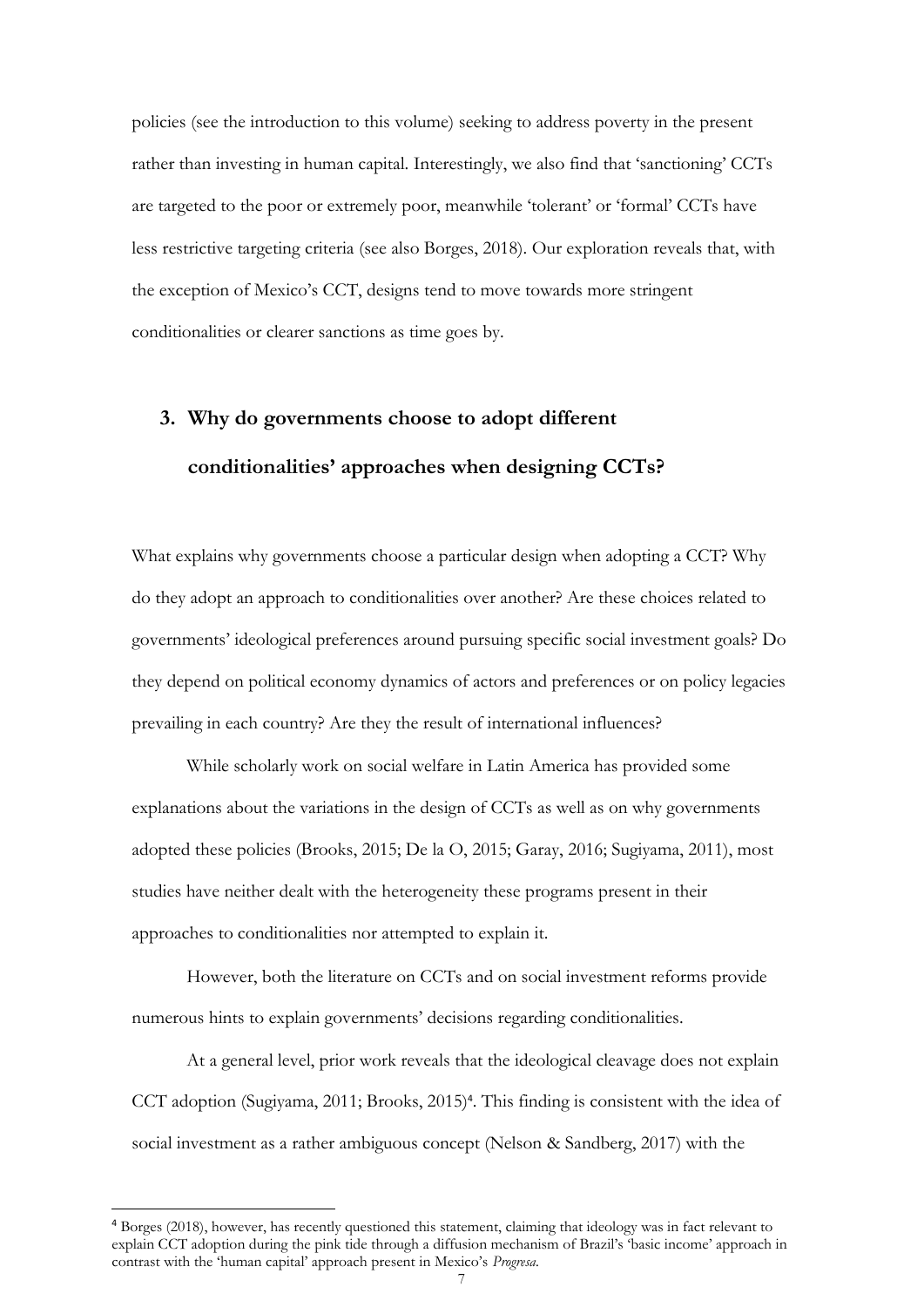potential to appeal to political actors with different preferences (Busemeyer, de la Porte, Garritzmann, & Pavolini, 2018). However, this does not tell us much on whether governments are guided by specific 'subtle' ideas regarding social investment when adopting a particular approach to conditionalities. It also does not allow us to identify if governments use different policy framings (Häusermann & Kübler, 2010) to justify their choice about conditionalities.

In line with Borges (2018), we hypothesize that right wing governments will be more likely to believe in the idea that attaching conditionalities to the transfer provides an incentive for families to invest in their children, giving them responsibilities and obligations to comply with in order to 'deserve' the benefit. Therefore, they will be willing to establish clear conditionalities' procedures when designing CCTs. Also, the more this idea is embedded among government officials, the more detailed will the policy design be regarding what is expected from recipients and what the consequences for noncompliance are. In sum, programs adopted by right wing governments will most likely have a 'sanctioning' approach.

By contrast, left wing governments will be more willing to prioritize poverty relief with a more flexible approach to monitoring and sanctioning noncompliance. This approach could be accompanied by an explicit valorization of the importance of recipients receiving the transfer, the negative effects of suspending, and/or the benefits of developing a basic income. It could also be accompanied -but not necessarily- by a widespread view of the importance of promoting the use of basic services through conditionalities.

Finally, if the government does not have strong preferences around conditionalities, either type of government might intentionally include conditionalities and frame a CCT within a social investment discourse as a way to merely justify cash benefits for the poor. However, we argue that it is more likely that left-wing governments use this strategy, since it is more compatible with a basic income ideology.

8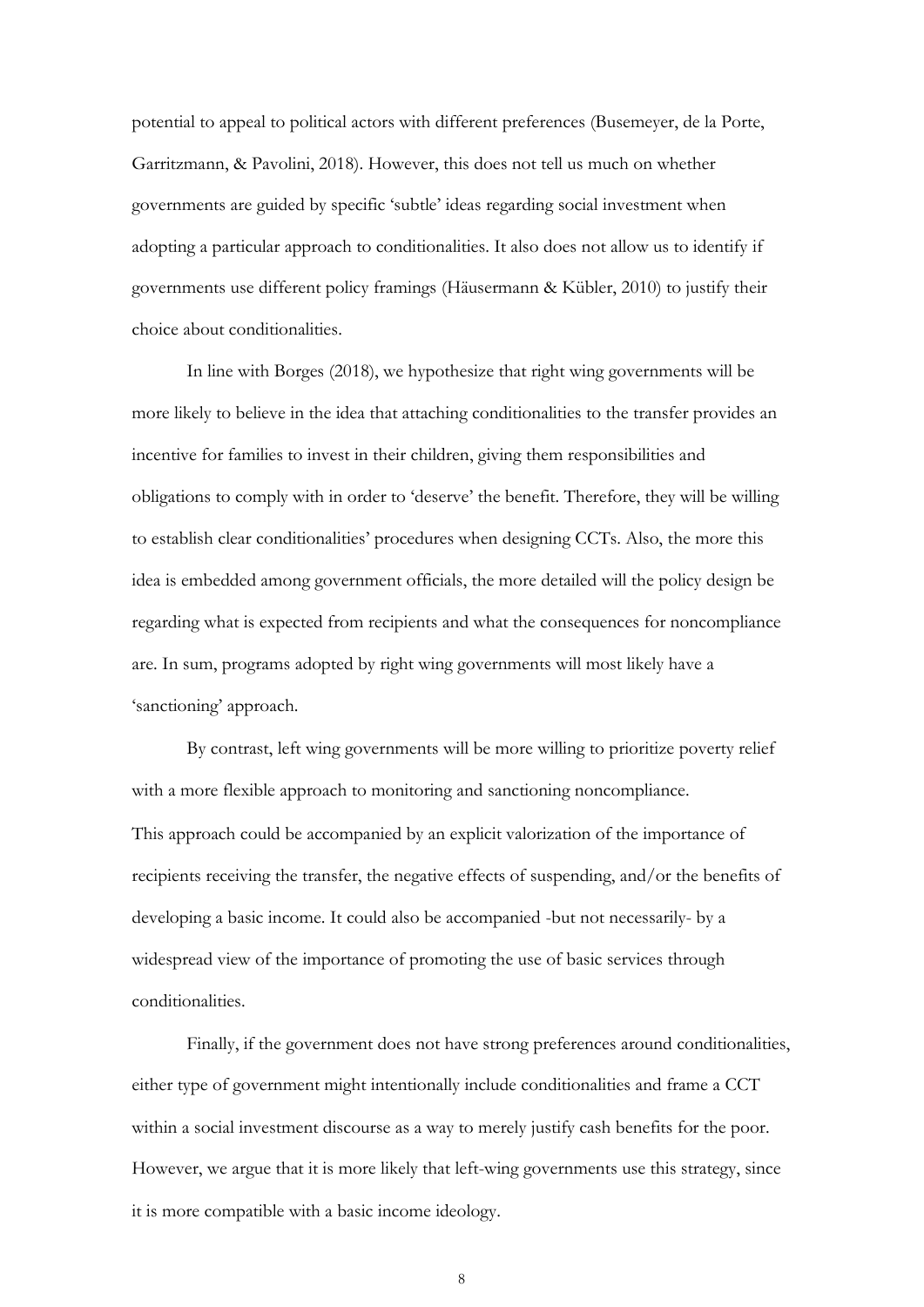While this hypothesis does provide a guide to explain why governments adopt different approaches to conditionalities when building CCTs, preferences around conditionalities might go beyond the left-right spectrum, making the story more complex.

It is no news that CCTs are part of the redistributive conflict and the political dynamic of Latin American countries. Increasing evidence is showing that CCTs are salient social programs that offer governments potential electoral benefits (Díaz-Cayeros, Estévez, & Magaloni, 2009; Manacorda, Miguel, & Vigorito, 2011; Zucco, 2013; De la O, 2013), fostering incumbency effects mainly through their high visibility and characteristics rather than by clientelistic vote-buying (De la O, 2013; Zucco, 2013). Also, the adoption of certain CCTs policy designs –basically those that establish clear operational rules and suppress politician's discretion- is more likely to happen when governments face antagonistic legislatures (De la  $O$ , 2015). Although this argument does not refer to why governments adopt a particular approach to conditionalities, it is reasonable to expect the pressure from the opposition towards governments to play a significant role in this issue.

Including conditionalities in programs could be crucial to convince middle and upper middle classes –which in many countries are constituencies of the main opposition parties- to consent CCTs (Zucco, Luna, & Baykal, 2016)<sup>5</sup>. However, since all Latin American CCTs have conditionalities, the question is whether governments adopted a particular approach to conditionalities to make initially antagonist actors (mainly opposition parties and their main constituencies) becoming consenters of these programs.

As we stated before, a 'sanctioning' approach to conditionalities may reflect the preferences of a right-wing governments since the transfer is linked to concrete efforts that recipients need to comply with (Fiszbein & Schady, 2009; Pritchett, 2012; Myamba & Ulriksen, 2016). But a stringent approach could be a good ally for a left-wing government

<sup>&</sup>lt;sup>5</sup> There are signs that conditional transfers are generally more popular than similar unconditional ones, and also that when included in the policy design, conditionality increases support for these programs, especially among the betteroff (Zucco, Luna, & Baykal, 2016).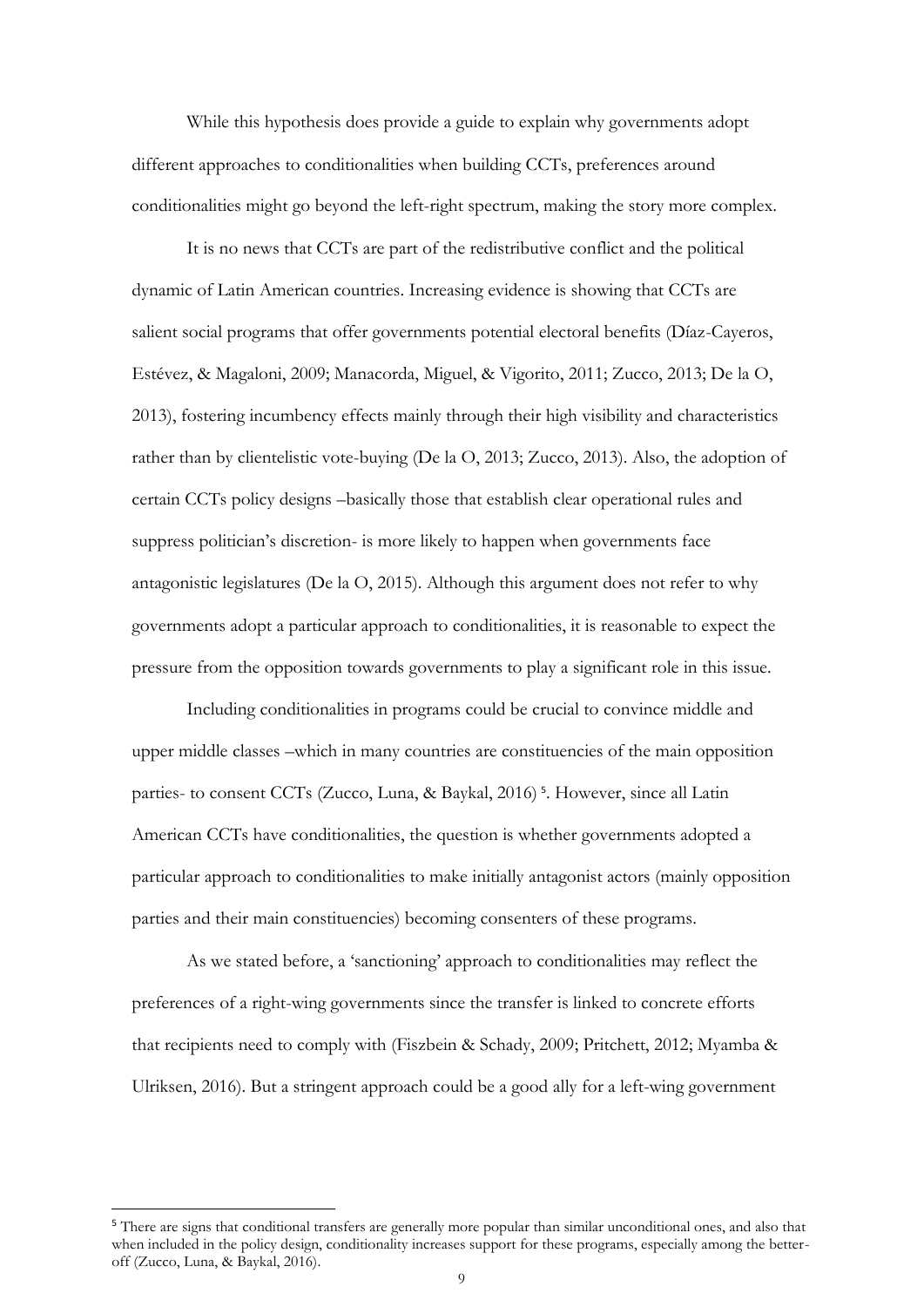to 'buy' support for CCTs from opponent actors, especially when it faces harsh opposition or an antagonistic legislature.

A 'sanctioning' approach with stringent conditionalities could weaken support for a left government among recipients (de Janvry, Finan, & Sadoulet, 2010; Schüring, 2010; Brollo, Kaufmann & La Ferrara, 2015). Therefore, in contexts where the poor are the ruling party's main constituency, governments might be prevented from adopting a 'sanctioning' perspective, opting for a 'tolerant' approach to conditionalities with substantive justification or for a 'formal' strategy were conditionalities are a mere label, with no specific implications for the policy design.

#### *Alternative explanations*

Although we believe our theory adequately explains why Latin American governments adopted different approaches to conditionalities, there are two alternative explanations that should be taken into account.

First, legacies from existing welfare policies are important to explain CCTs' adoption in several countries (Fenwick, 2013; Pribble, 2013). Countries' previous experiences with similar social (conditioned) policies probably influenced the type of conditionality they adopted in their CCT. These previous policies can have several feedback effects, either reinforcing previous models (CCTs adopting the same type of conditionality as before) or preventing governments from adopting the same path.<sup>6</sup>

Second, scholars have suggested several mechanisms through which diffusion takes place in CCTs (Fenwick, 2013; Sugiyama, 2011; Osorio Gonnet, 2014). Governments might follow a 'sanctioning' approach if they are influenced by the ideas of some international organizations, such as the World Bank (de Janvry & Sadoulet, 2006;

<sup>&</sup>lt;sup>6</sup> It could also be argued that state capacity is a factor that governments might consider when adopting a conditionality approach. However, in line with De la O (2015), we argue that state capacity is endogenous to the political process that accounts for the processes behind the adoption of different approaches to conditionalities.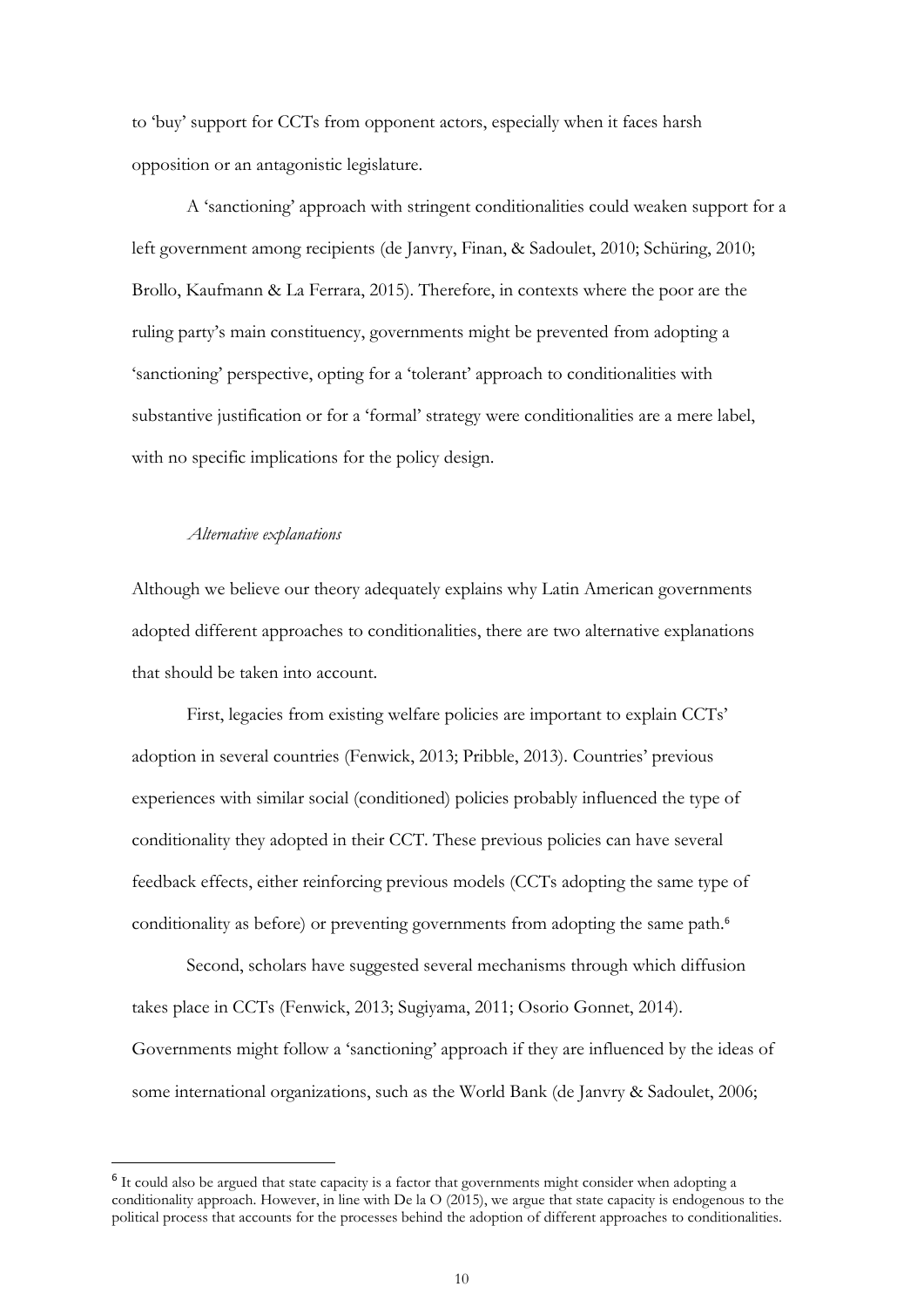Fiszbein & Schady, 2009) or the IDB (Ibarrarán, Medellín, Regalia, & Stampini, 2017). By contrast, they would choose a 'tolerant' approach if they were exposed to other positions, as ECLAC's publications that claim there is an inconclusive debate around the role and results achieved by conditional vs. unconditional transfers (Cecchini & Madariaga, 2011). There could also be a diffusion causation based on direct relationships of governments with each other. In particular, the pioneers Mexico's *Progresa* and Brazil *Bolsa Familia* have been taken as a model for other countries when designing their own CCTs (Borges, 2018; Sugiyama, 2011).

#### **4. Method and data**

To test our hypothesis as well as rival explanations, we develop a two-step strategy with both within-case and cross-case analysis of four cases: Mexico, Brazil, Argentina and Uruguay.

According to our exploration, these cases represent an interesting variation in terms of the approach to conditionalities adopted in their CCTs (dependent variable). Mexico's *Progresa/Oportunidades/Prospera* is the clearest example of a CCT with a 'sanctioning' approach. Despite changes in certain rules over time, the design clearly highlights the importance of conditionalities (monitoring and sanctioning) as the main instrument to overcome poverty. Sanctions are carefully established, with stringent rules in cases of noncompliance. Brazil's *Bolsa Familia* is the typical CCT with a 'tolerant' approach with 'enabling' features. Although conditionalities are explicit and sanctions for noncompliance are clearly established, the program also defines several phases before a family can be completely removed from the program and it incorporates family support to understand the reasons for not complying. Families' permanence in the program is prioritized from a non-punitive perspective, but still with an explicit recognition of social investment ideas. Argentina's *Asignación Universal por Hijo (AUH)* is a 'tolerant' CCT. The program has specific regulations and procedures for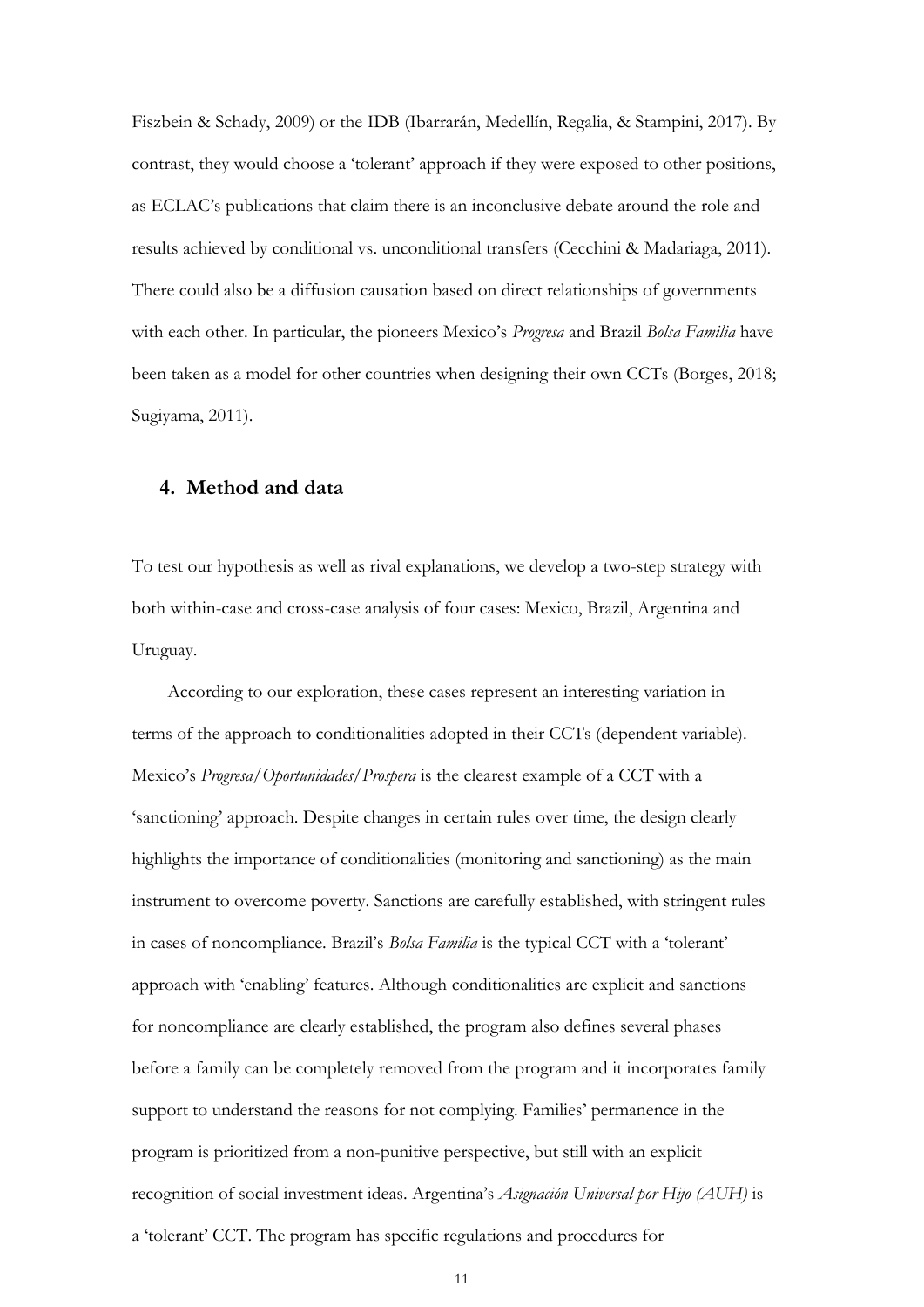conditionalities. Regarding sanctions, although it retains a percentage of the transfer

until compliance is verified, it is lax since it verifies compliance with less assiduity.

Finally, Uruguay's *Ingreso Ciudadano* and *Asignaciones Familiares – Plan de Equidad* 

*(AFAM\_PE)* started as typical policies with a 'formal' approach, since they do not have clear procedures and regulations regarding conditionalities. Conditionalities are stated very vaguely and sanctions were only mentioned eight years after the program creation, in a 2015 decree<sup>7</sup> (see details in table 1).

| Mexico                     | Conditionalities: school enrollment and maximum 4 absences per month;                                               |
|----------------------------|---------------------------------------------------------------------------------------------------------------------|
| (Progresa/Oportunidades/Pr | registration at health center and attendance of corresponding health check-ups;                                     |
| ospera)                    | participate in workshop on health care.                                                                             |
| 'sanctioning'              | Process: Compliance is verified every two months or every month in the case of                                      |
|                            | health conditionalities in rural areas.                                                                             |
|                            | Sanctions: 1 <sup>st</sup> incompliance with education or health = transfer is suspended for                        |
|                            | that month; 3 noncompliances (education) = suspension for the rest of school                                        |
|                            | calendar of education component; incompliance for 4 consecutive months (rural)                                      |
|                            | or 2 consecutive bimesters (urban)=indefinite suspension of transfer's health                                       |
|                            | component.                                                                                                          |
| Brazil (Bolsa Familia)     | Conditionalities: 85% assistance (children under 16), 75% assistance for 16 and 17-                                 |
| 'tolerant (enabling)'      | year-olds; health check-ups and vaccination according to calendar.                                                  |
|                            | Process: Compliance with education is monitored 5 times a year; compliance with<br>health is verified twice a year. |
|                            | Sanctions: 1 <sup>st</sup> incompliance= warning; 2nd incompliance= transfer is blocked for                         |
|                            | one month but can be recovered in the following month; 3rd incompliance=                                            |
|                            | suspension; families receive notifications if noncompliance continues and are                                       |
|                            | suspended after 12 months of noncompliance (period during which they should                                         |
|                            | have received social assistance)                                                                                    |
| Argentina (AUH)            | Conditionalities: regular student certification and medical/vaccine certification                                   |
| 'tolerant'                 | according to age.                                                                                                   |
|                            | Process: certification of compliance with behavioral conditions must be presented                                   |
|                            | at the beginning of each year in order to receive the 20% of the transfer that is                                   |
|                            | retained each month.                                                                                                |
|                            | Sanctions: if beneficiaries fail to present the certification in the stipulated period,                             |
|                            | but do so in the extended 90-day period, they still receive their 20%.                                              |
|                            | If they present the certification in the 90 days following the grace period, they do                                |
|                            | not receive the 20% but are still active beneficiaries of the program. If a beneficiary                             |
|                            | never presents certification, they no longer receive the transfer.                                                  |
| Uruguay (Ingreso           | Conditionalities: school enrollment and "assiduous assistance" (unclear), periodic                                  |
| Ciudadano/AFAM_PE)         | health controls (unclear).                                                                                          |
| 'formal'                   | Process (2015 decree): incompliant beneficiaries are published twice a year                                         |
|                            | (unclear what exactly is being monitored).                                                                          |
|                            | Sanctions: Beneficiaries have 30 days to revert situation or else transfer is                                       |
|                            | suspended until beneficiaries begin complying again                                                                 |

Table 1. Main features of CCT designs in Mexico, Brazil, Argentina and Uruguay

<sup>&</sup>lt;sup>7</sup> This decree states that a list of incompliant beneficiaries will be published twice a year and they have 30 days to revert this situation or else the transfer is suspended, but any other information on rules and procedures continues to be incomplete or missing.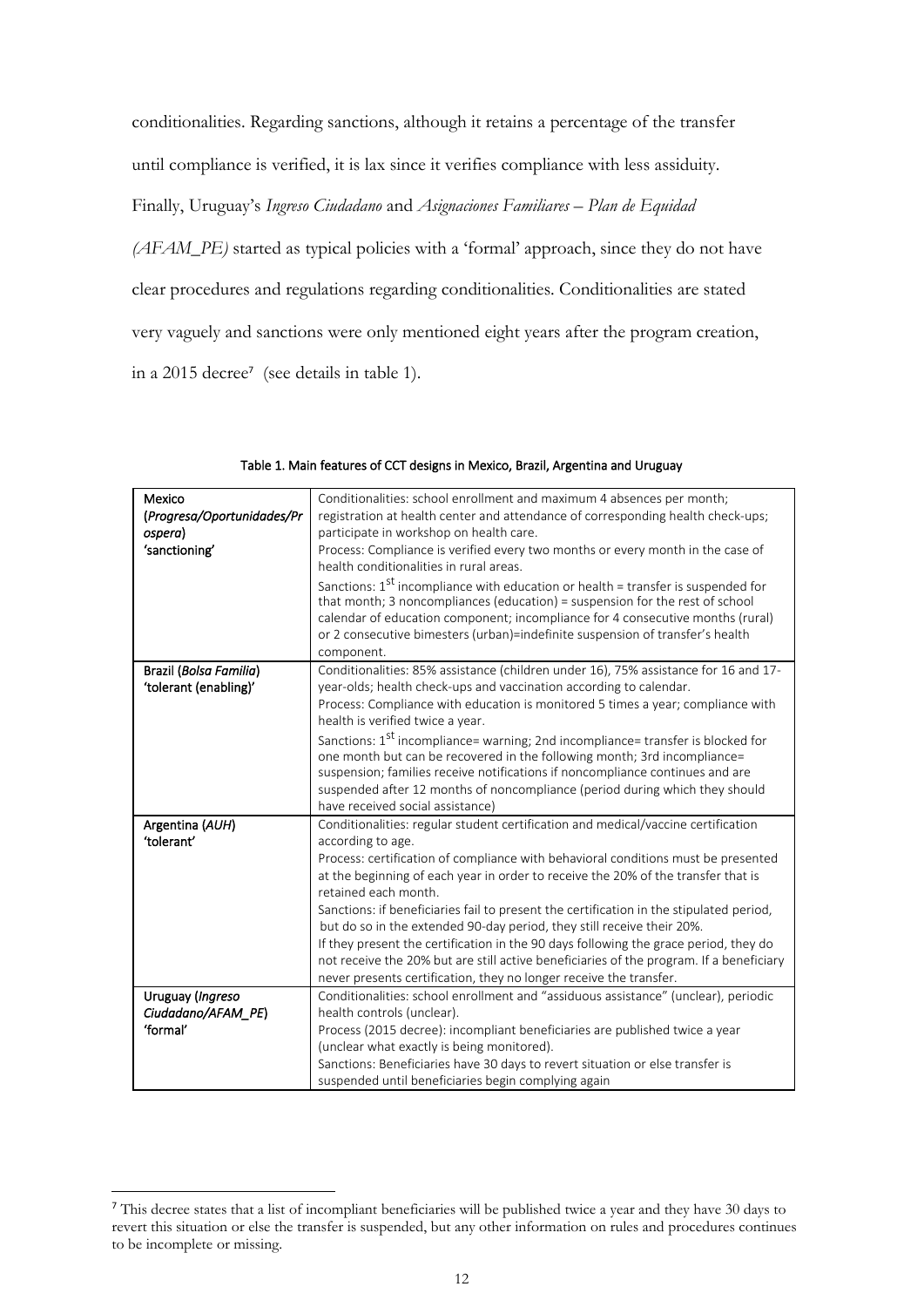*Within-case analysis:* We carry out a congruence analysis based on in-depth exploration of the politics of conditionalities in the four cases. We test for the congruence of each case with our two hypotheses (and also the alternative ones) to the adoption of different approaches to conditionalities. In order to do this, we develop the deductive logic through which we do the testing from a Bayesian perspective. Inductive updates to our theories are explained in our narrative.

*Cross-case analysis*: Based on our congruence analysis' results, we make a systematic comparison to tests the hypotheses through the examination of similarities and contrasts among the four countries.

We build on different sources of evidence: legislative records -particularly, Congress' debates-, program official documents and evaluations, and press corresponding to the period in which programs were being designed. In the case of Uruguay, we also conducted six in-depth personal interviews to key government officials and other relevant actors in the design process of the policies. These interviews took place between November-December 2016.

# **5. The politics of conditionality in four Latin America's CCTs**

#### *Mexico*

*Progresa* was created in the mid/1990s, during the government of the PRI, the traditional hegemonic party that had veered to the center-right with the implementation of neoliberal reforms. Emerging from a deep economic crisis, Zedillo's government required a new proposal for combating poverty (Yaschine, 1999). Santiago Levy, his undersecretary of Finance, had long been researching on the alternative to the existing social programs, mainly Pronasol and food subsidies<sup>8</sup>. His research -and his personal convictions- concluded

<sup>8</sup> *Pronasol*, President's Salinas flagship social policy, was relatively unpopular since it was heavily criticized for its electoral use. Levy provided evidence that these programs were inefficient, both in budgetary terms and regarding the poor results on welfare indicators.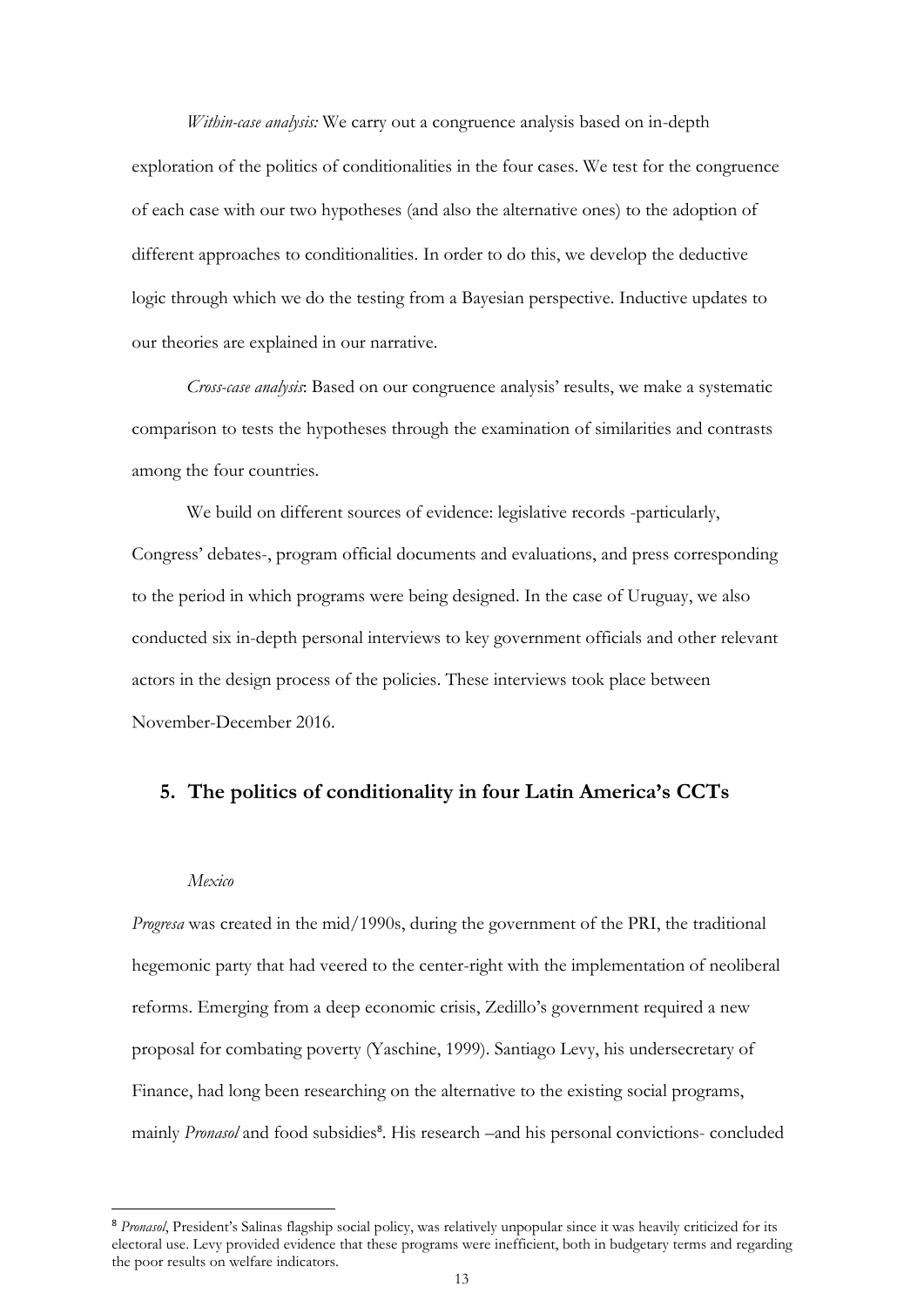that the best way to combat and break the intergenerational transmission of poverty was to increase human capital (Levy, 1991; Levy & Rodríguez, 2005). He argued that by simply transferring cash or by giving out food stamps or other subsidies, the underlying conditions of poverty would not truly change. Instead, by conditioning transfers to certain behaviors, structural conditions behind poverty would change (Levy, 2017; Levy & Rodríguez, 2005).

After a while, he was able to convince key government officials of the promises of this strategy and gained full support of President Zedillo, who paved the way to *Progresa's* implementation (Levy & Rodríguez, 2005). Even though *Progresa* was created by a decree, the annual budget had to be approved in Congress. Despite facing opposition from the PAN (right-winged) and PRD (left-winged)<sup>9</sup> , the PRI had a majority in Congress, and so the budget was approved.

The importance of conditionalities was not only theoretical but also noticeable in the design of the program. As Levy stated, the verification process 'is critical to avoid *Progresa* from becoming a mere cash transfer mechanism and losing its impact on human capital formation' (Levy & Rodríguez, 2005, p. 100; own translation).

Though the following elections where won by Vicente Fox, who belonged to a different party (PAN), *Progresa* was not only kept (renamed *Oportunidades*) but also expanded significantly. This administration shared the idea of the importance of human capital investment, and of strongly applying conditionalities as a mean to do so (Levy, 2006; Tomazini, 2017). As President Fox justified the new program's name: '(…) speaking of opportunities describes much better a sense of corresponsibility and not of a program of assistance or public charity'10. In sum, there is considerable evidence that the 'sanctioning' approach adopted by this CCT reflects preferences of center-right and right politicians and technocrats in charge of designing the policy.

<sup>9</sup> The opposition's main arguments against *Progresa* regarded its centralized nature and the fear of its possible electoral use (De la O, 2015); they were not particularly focused on conditionalities.

<sup>&</sup>lt;sup>10</sup> El Proceso. "Presenta Fox el programa Oportunidades; no se usará con fines políticos, asegura". March 6th, 2002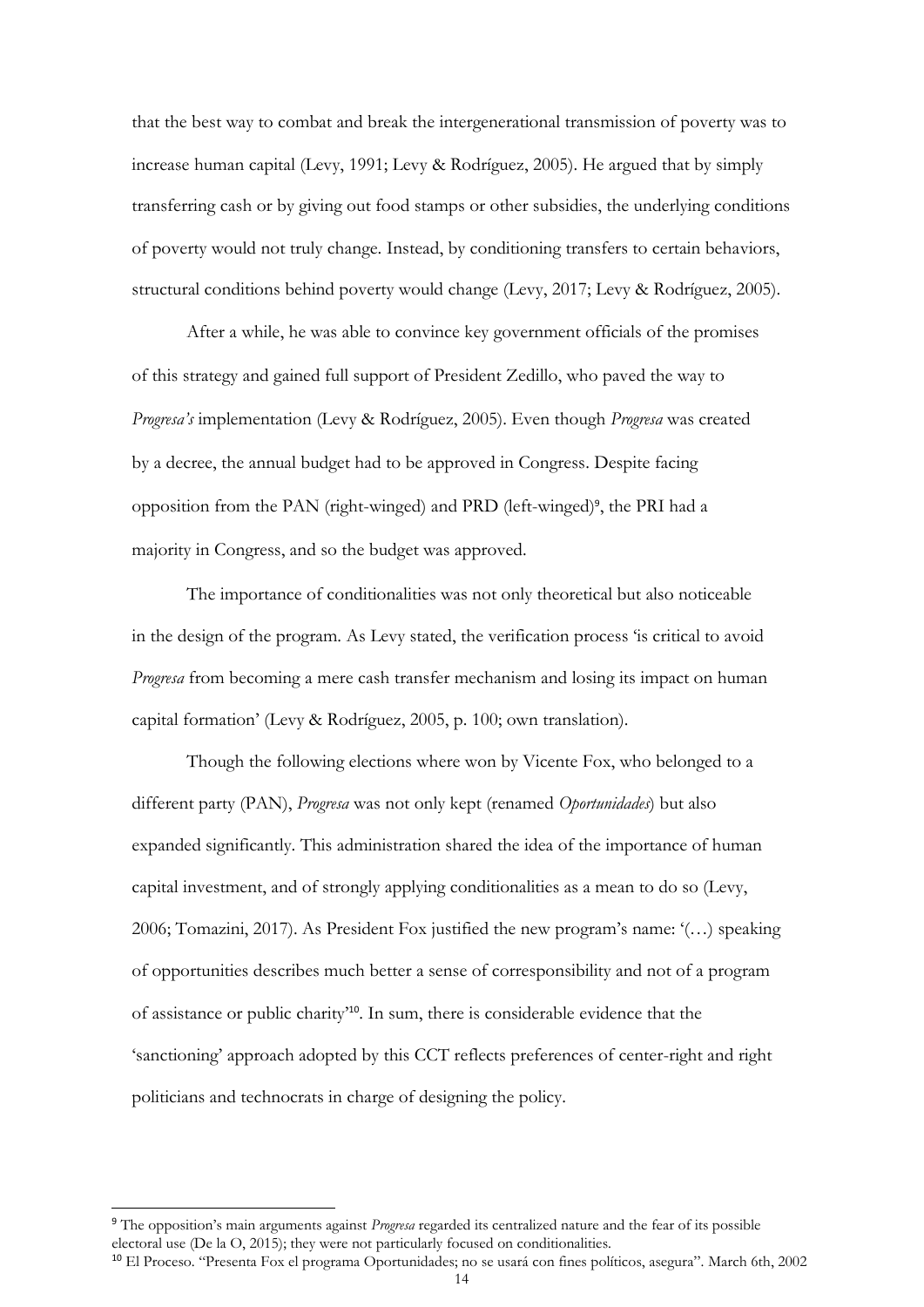There is also evidence that international organizations influenced the design of *Progresa*, though the extent of this influence is debated. *Progresa'*s creators deny that this was a direct imposition and refer instead to a close relationship with officials from these organizations, who provided technical support and guidance during its inception (Levy, 2006). As one author puts it, the influence of international organizations is undeniable, but it was more a result of 'the confluence of ideology between the actors dictating the international trend and the technocratic political elite that has ruled Mexico since 1982' (Yaschine, 1999: 58).

The public debate around *Progresa/Oportunidades/Prospera* has not really referred to conditionalities<sup>11</sup>, except for a couple of isolated events (Yanes, 2013). Public references to this issue were short-lasting and rules on conditionalities and compliance remained unchanged for the most part<sup>12</sup>. In other words, no clear political debate seems to reflect Mexico's choice for a 'sanctioning' approach to conditionalities. We also do not find evidence that this particular choice was influenced by possible electoral consequences. Although there was a dispute around the potential electoral use of *Progresa*, given Mexico's history of clientelistic policies (and, particularly, the political use of *Pronasol*, its predecessor), this was not related to the conditioning component of the transfer (Monroy Gómez, 1997; Yanes, 2013), which has maintained a 'sanctioning' approach since the beginning of *Progresa*.

Lastly, the conditioning component of *Progresa's* design was new in Mexico. Although its general formulation did receive some influence from *Pronasol,* the flagship social program from 1988-1994 under President Salinas, there is no evidence that conditions were applied because of influence from previous policies.

*Brazil*

whose transfers have been suspended.

<sup>&</sup>lt;sup>11</sup> There is, though, a group of left-wing politicians and academics who supported unconditional cash transfers and universal social policies. There is a particular divide between the federal government and the City of Mexico, which has been under PRD rule since 1997, and has implemented more universalistic social policies. <sup>12</sup> The more recent versions of the regulation, though, include the possibility of an audience for those families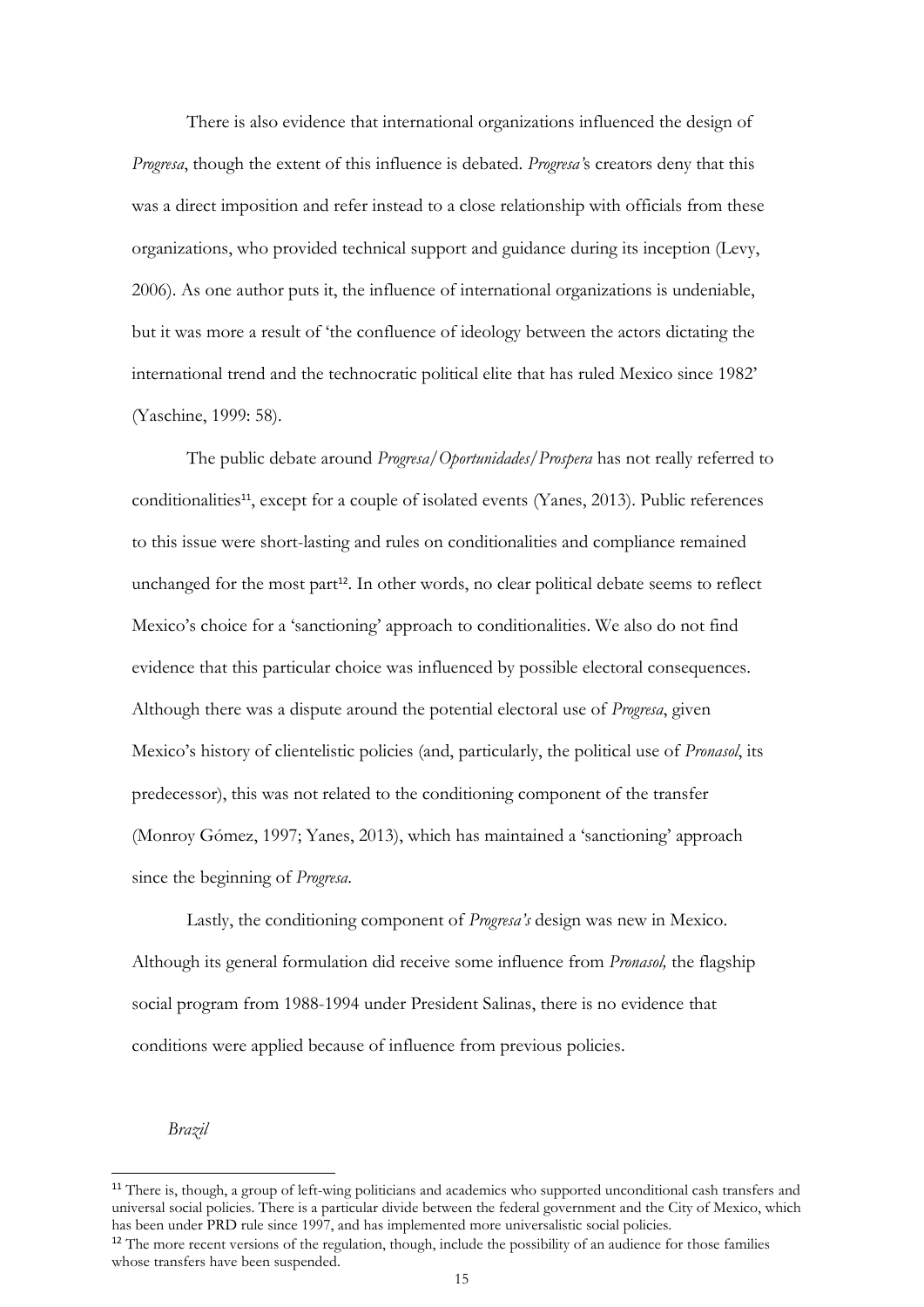Starting with several municipal experiences since 1995, Brazil's CCTs were nationalized in 2001 under the leadership of President Fernando Henrique Cardoso, from the centrist Brazilian Social Democracy Party (PSDB), through the creation of *Bolsa Escola Federal*. In 2003, the program was eventually transformed into *Bolsa Família*, during the center-left government of Luis Inácio *Lula* da Silva by combining four pre-existent CCT programs<sup>13</sup>.

The adoption of *Bolsa Familia*'s 'tolerant-enabling' approach to conditionalities took place in the context of three sets of policy ideas that circulated among Brazilian decisionmakers and academics. The debate revolved around a 'human capital investment' perspective, which proposed the combination of cash transfers conditional on school attendance14; an 'unconditional income' policy, that advocated for an universal and unconditional distribution of a basic income; and a 'food security' policy, that defended a cash-for-food transfer (Tomazini, 2017; Veras Soares, 2011). Even when the first perspective resulted to be the most influential, the program's non-punitive approach to conditionalities reflects the impact of the debate about basic income promoted by Senator Eduardo Suplicy (Tomazini, 2017; Veras Soares, 2011), that even led to the approval of a citizen's basic income law in Janaury 200415. As a result, *Bolsa Família* was framed within the human capital investment discourse but, at the same time, was conceived as an instrument to reinforce the right to have access to basic income, education and healthcare<sup>16</sup>.

It is also important to note that while the 'tolerant-enabling' approach to conditionalities adopted since 2004 seems to have been the result of an agreement reached inside the government between different preferences on the role of conditionalities, the

<sup>13</sup> *Bolsa Escola (*a cash transfer oriented to families with children between 6 and 15 years old, conditioned to school attendance)*, Bolsa Alimentação (*required the participation on preventive health activities)*, Auxilio Gas (*an unconditional cash transfer oriented to poor families) and *Cartão Alimentação (*a cash transfer created as a pilot program during first year of Lula's term).

<sup>14</sup> According to Aguiar & Araujo (2002, pp. 39–41) this idea originated with the proposal of Cristovam Buarque in 1987. Camargo (1993) also early elaborated around the idea of conditional cash transfers. In 1994 the project of a CCT was eventually included in the PT's electoral program (Aguiar & Araujo, 2002, p. 41).

<sup>15</sup> Basic income would be implemented gradually, prioritizing poor people and taking into account the degree of development of the country and its economic possibilities (Law 10.835). Nevertheless, this policy has not been implemented. See Lavinas (2013) and Britto & Veras Soares (2010).

<sup>16</sup> See for example, Rosani Cunha, in Constantino (2006) and Campos Filho (2007, p. 49).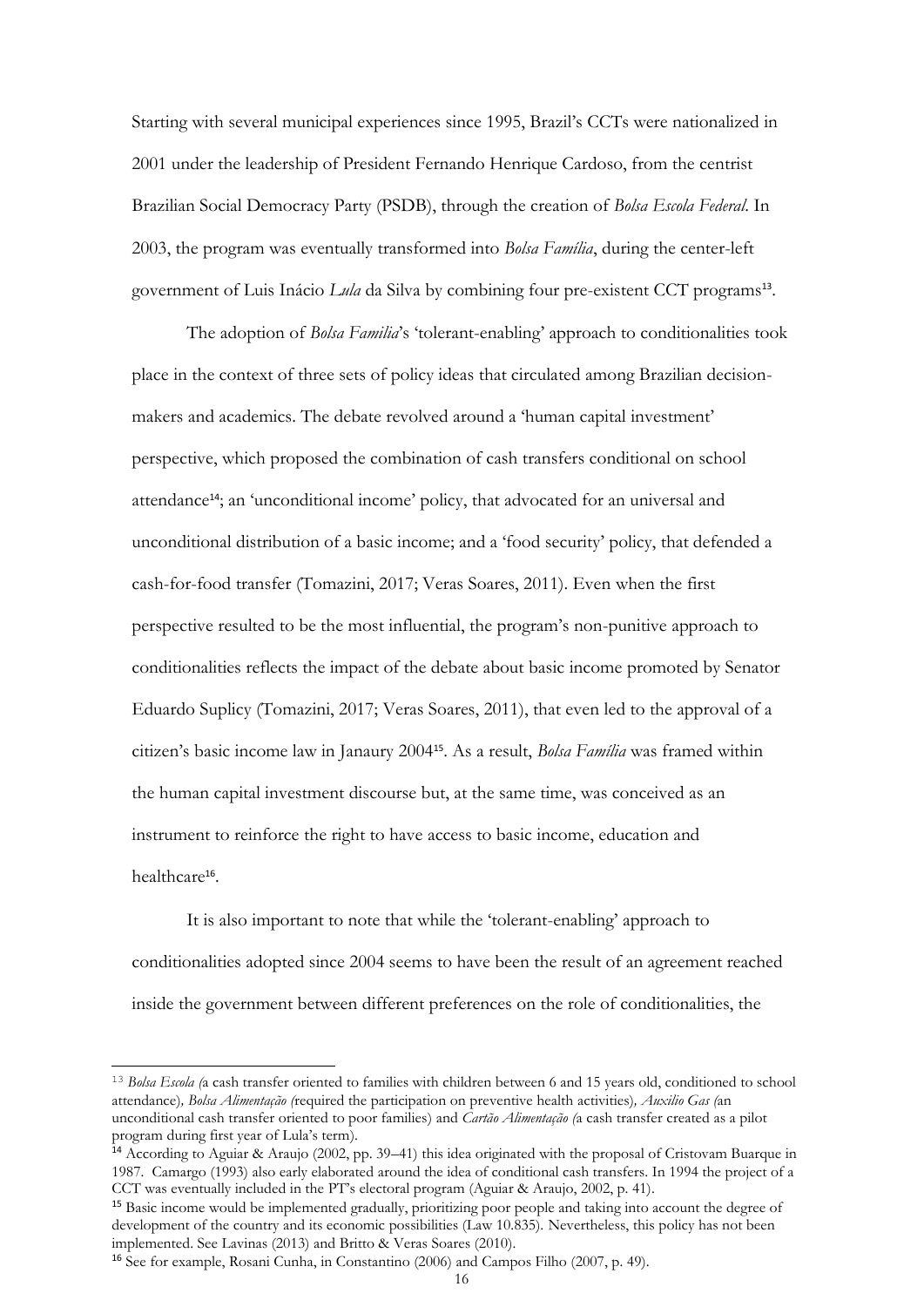government strategy experienced some changes over the years. In 2004, during the first year of the implementation of *Bolsa Família,* Lula's government did not prioritize the control of conditionalities. The Ministry of Social Development even argued those controls were unnecessary (Draibe, 2006; Constantino, 2004). Nevertheless, the absence of monitoring and sanction of conditionalities provoked a strong media reaction, as there were published multiple critical articles in the press (Lindert & Vincensini, 2010). In response, the government approved a set of regulations aimed at designing the monitoring and control of conditionalities (Britto & Veras Soares, 2010; Folha online, 2004; Lindert & Vincensini, 2010). There were set out sanctions for noncompliance, but different from the Mexican case, the policy established a 'tolerant' process that escalates from a warning, to blocking of the transfer, to suspension, and finally to a definite cancellation of the benefit. Although we do not find strong evidence pointing to fear of losing votes or support from specific portions of the electorate, our findings do confirm a public pressure (mainly the media) to introduce changes regarding conditionalities.

As an early adopter of CCT, *Bolsa Família*'s development was mostly domestic, but it was also informed by the circulation of ideas of the new policy paradigm of poverty relief that was consolidating at the international level (Fenwick, 2013; Lindert, Linder, Hobbs, & de la Brière, 2007). Moreover, the development of the program was supported financially and technically by international organizations, such as the World Bank and the IDB (Hall, 2008, p. 806; Lindert et al., 2007). However, beyond these elements, we do not have evidence of international influence on the specific shape of *Bolsa Família's* conditionalities.

#### *Argentina*

The *Asignación Universal por Hijo* (AUH) was created in 2009 during the presidency of Cristina Fernández de Kirchner from the Justicialist Party (PJ), which under her leadership had a center-left orientation. *AUH* is an hybrid program that combines aspects typical of CCTs with a non-contributive family allowance program (Lo Vuolo, 2013). The program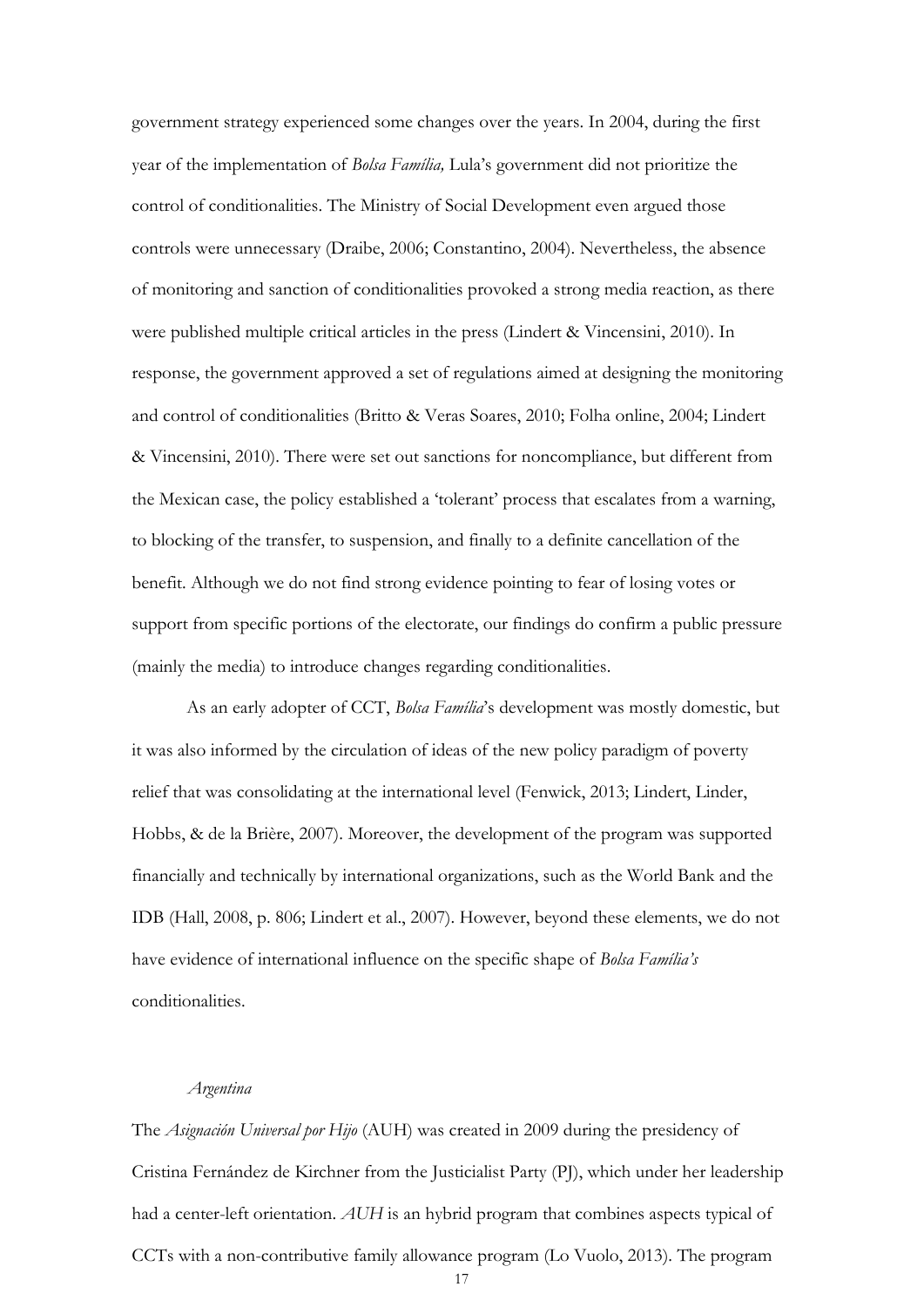aimed at protecting the children of informal and unemployed workers, not covered by existing family allowances oriented to formal workers, while also promoting the investment in human capital development through conditionalities.

CCTs were not new in Argentina, since for two decades different programs were proposed by different political actors and implemented by successive governments, which mostly had a 'tolerant' approach to conditionalities (Straschnoy, 2015). Most of them nourished by two main ideas. The first was the universal basic income, promoted since the mid-nineties mainly from the *Centro para el Estudio de las Políticas Públicas* (CIEP) which, as in the Brazilian experience, advocated for a universal and not conditional income oriented to children. The second set of ideas referred to conditional cash transfers as a human development policy (Straschnoy, 2015; Hintze & Costa, 2011).

In a context of intense political debate, the PJ government established a decree on October 2009 that created *AUH*17, bypassing parliamentary debates and shadowing similar proposals made by the opposition. Even when *AUH* had a 'tolerant' approach to conditionalities, following the path of previous CCTs in the country, it established a more stringent approach in comparison with the antecedent and abandoned the support devices.

There is some evidence that the government could have opted for this approach because it thought that it would help to legitimize the policy (Straschnoy, 2015)<sup>18</sup>. Also, in 2009's midterm elections, President Fernández de Kirchner lost the majority in the lower chamber. This new antagonistic legislature could have led the government to establish a stricter approach to conditionalities (De la O, 2015). However, we did not find strong evidence to support this claim.

Finally, there is also no evidence that international organizations influenced the design of *AUH*'s conditionalities. Although the government received funding from the

<sup>17</sup> Decree 1602/2009.

<sup>&</sup>lt;sup>18</sup> Diego Bossio, director of the institution in charge of *AHU*, stated that: 'If you do not control [conditionalities], people say [recipients] are lazy' (Straschnoy, 2015, p. 108).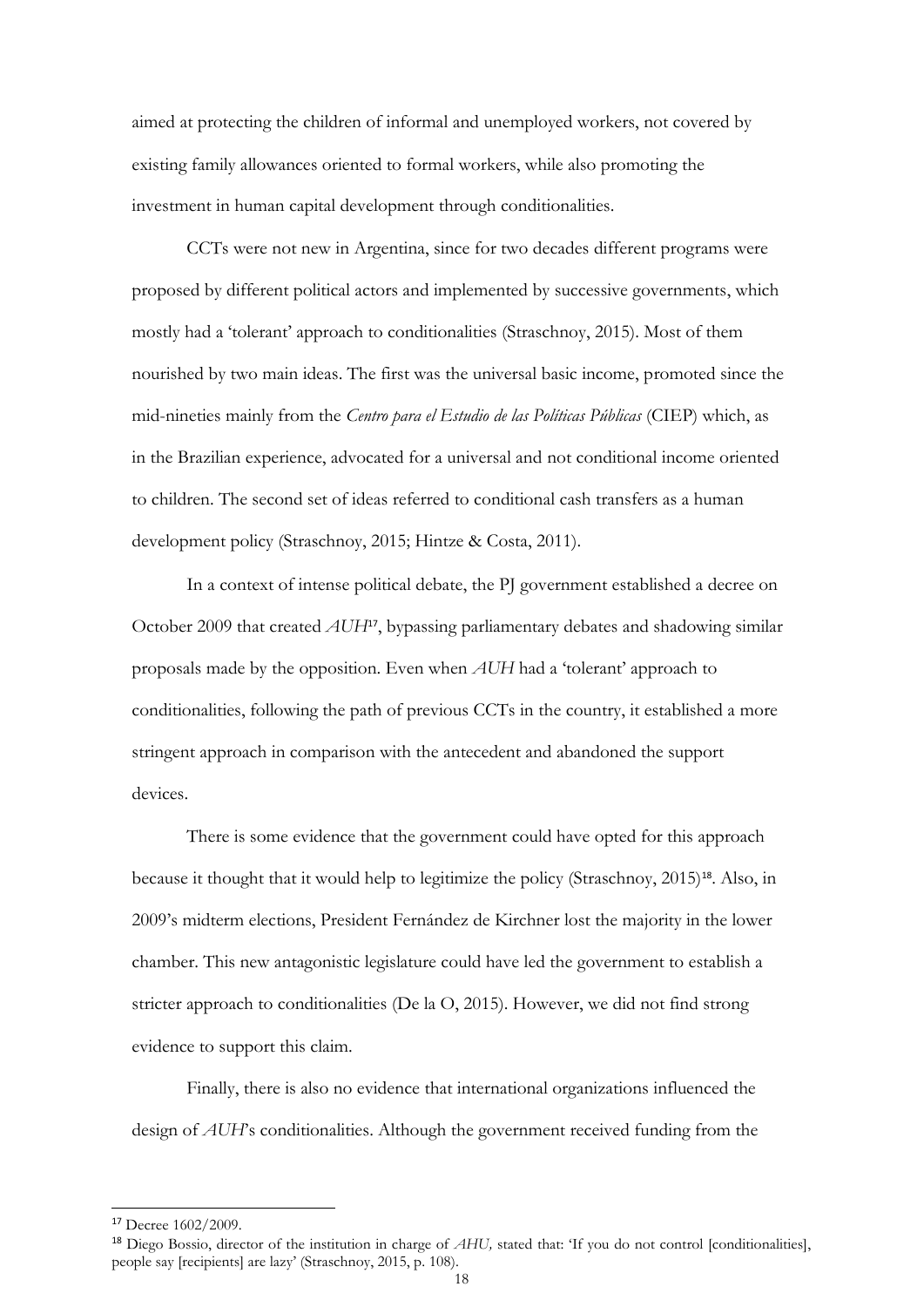World Bank to implement the policy, is not clear how this translated into particular decisions regarding the design of conditionalities.

#### *Uruguay*

Uruguay's *Ingreso Ciudadano* was one of the main components of a broader social emergency policy implemented by the first Uruguayan center-left wing government (*Frente Amplio*). In the early stages, conditionalities existed merely as a formality, which is why the policy would not qualify as social investment. No controls were carried out to comply with conditions and, therefore, no sanctions for non-compliance were applied (Svalestuen, 2007). In 2008, *Ingreso Ciudadano* was replaced by *Asignaciones Familiares* (*AFAM-PE*) with a law<sup>19</sup> that has even less detail on the distinct aspects of the program.

Interviews with politicians and academics close to the design and implementation of *Ingreso Ciudadano* sustain that there were no strong ideological preferences around conditionalities when designing the policy. Moreover, the idea that conditionalities never had a very preponderant role and were not designed to be rigid is quite unanimous. A ministry official involved directly in the policy design declares that from the beginning conditionalities were thought as a device to encourage the use of basic services rather than as a requirement to maintain the transfer. An academic representative advising the government for the design of *Ingreso Ciudadano* states that the policy was designed by its redistributive mechanism and income transfer, rather than by the real potential to improve educational performance. This vision was publicly stated by Minister Marina Arismendi, who in April 2005 said that conditionalities were 'not to remove the one who does not comply, but to fulfill the mutual commitments'20.

Regarding the diffusion hypothesis, several interviewees claim that conditionalities were somehow unavoidable; they were not really discussed, because international organizations (IDB, WB) considered them necessary. Some even suggest that the regional

<sup>19</sup> Law 18.277

<sup>&</sup>lt;sup>20</sup> Meeting of the Population, Development and Inclusion Commission, Uruguayan Parliament.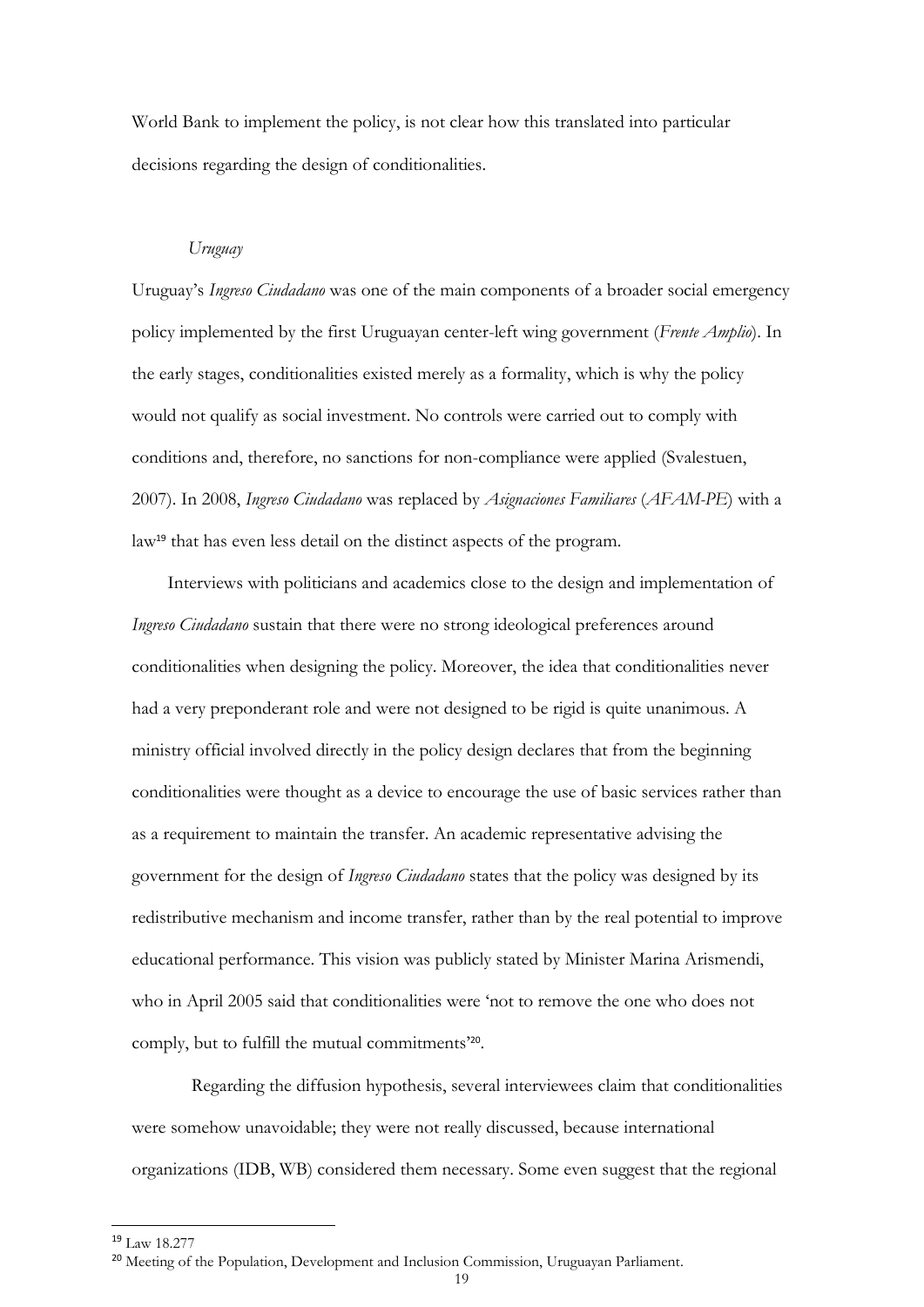experiences (*Chile Solidario*, *Bolsa Familia*, *Programa Familias*) with this kind of policies were decisive for the formulation of *Ingreso Ciudadano*. However, we do not find strong evidence to support this explanation.

A few officials from the Ministry of Social Development who were involved in the creation of *Ingreso Ciudadano* emphasized the need to implement unconditional transfers to obtain a basic income, but they also pointed that the ideological, cultural and political conditions of the moment were not appropriate to adopt a policy of that sort, so moderate alternatives were sought to begin with<sup>21</sup>. In fact, when designing both *Ingreso Ciudadano* and *AFAM-PE*, the issue of conditionalities was debated publicly. Representatives from the opposition parties were concerned that the plan did not strongly establish control and monitoring mechanisms for the conditionalities<sup>22</sup>. Also, opposition parties brought to the discussion the issue of the '*undeserving poor'*, and that these practices could generate negative habits in the future<sup>23</sup>. Responding to this, legislators from the *Frente Amplio* also emphasized the importance of conditionalities to differentiate these programs from 'mere social assistance'.

By the end of the day, the *Frente Amplio* had majority in Congress and both programs were approved. The opposition partly supported *Ingreso Ciudadano* and unanimously supported  $AFAM-PE^{24}$ . With time, however, opposition parties and the media began calling attention on the fact that conditionalities were not being effectively monitored25. These pressures, and the fact that key officials of the *Frente Amplio* were also in favor of verifying compliance (Sandberg, 2016), eventually led to the monitoring of conditionalities. In 2013, the government executed the first suspensions of those

<sup>21</sup> Also Sandberg (2016).

<sup>22</sup> Parliamentary Debate, May 3rd, 2005; December 4th, 2007; Diario El País, August 4th, 2007, Semanario Búsqueda june 28th, 2007

<sup>&</sup>lt;sup>23</sup> Parliamentary Debate, May 3<sup>rd</sup>, 2005.

<sup>&</sup>lt;sup>24</sup> Support for AFAM-PE was stronger since the program was framed as an extension of the traditional family allowances existing in Uruguay for decades.

<sup>&</sup>lt;sup>25</sup> Representative of the government were regularly questioned at the Special Commission of Population and Social Development (19/4/2007, 12/7/2007; 13/9/2010; 15/8/2011; 13/12/2012; 20/6/2013; 27/2/2014). One of the most important newspapers published several articles on this as well (eg. El País 4/8/2007; 2/4/2011).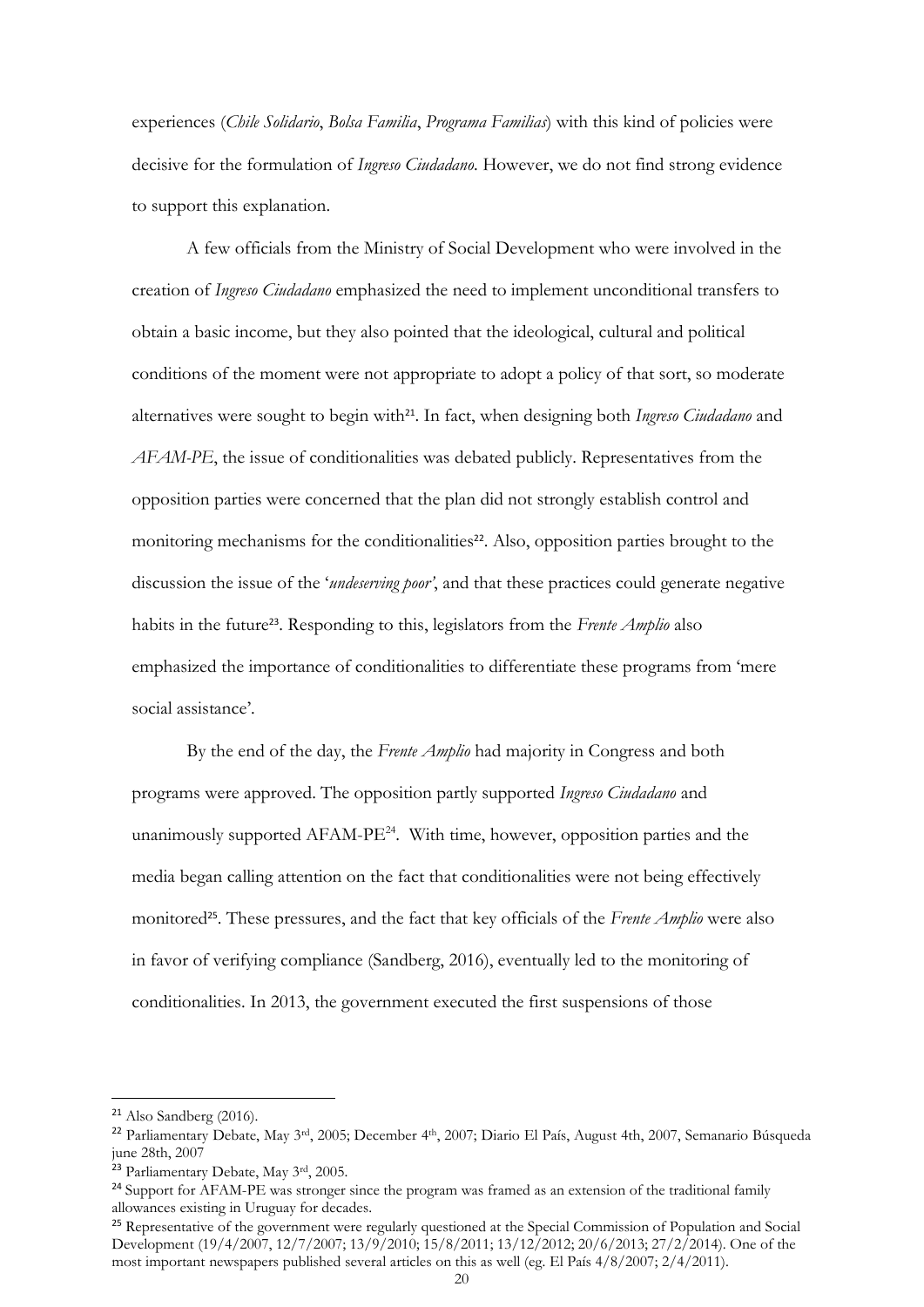beneficiaries who were not complying with the education conditionality. This practice was formalized with a 2015 decree, stating that conditionalities would be verified twice a year.

Finally, although conditionalities were present in family allowances that were granted to children of formal workers since 1943, we do not find evidence that this experience permeated the issues discussed in the formulation of *Ingreso Ciudadano*, though it was present in the 2007 discussion of *AFAM-PE*. More specifically, *AFAM-PE* was partly presented as a continuation and extension of the traditional family allowances program. Even so, given that verification was not systematic in the traditional family allowances, legislators and members of the official party highlighted that one of the program's advantages was its improvement in the monitoring of conditionalities<sup>26</sup>.

## **5. Discussion and concluding remarks**

In this chapter we show that the differences that Latin America's CCTs have regarding conditionalities are relevant to understand these programs' alignment to the social investment paradigm. While programs with 'sanctioning' or 'tolerant' approaches pursue social investment differing in their punitive component as well as in the importance given to access to basic services as a right, programs with a 'formal' approach resemble more targeted social protection or basic income programs and do not seem to seriously pursue human capital investment goals through conditionalities.

The comparative analysis between cases reveals interesting hints to identify causal explanations behind different approaches to conditionalities. We find that ideological preferences are important to shape governments' choices regarding conditionalities. Mexico's center-right governments adopted sanctioning CCT, while governments of the other countries, which had center-left orientation, opted for tolerant or formal conditionalities. In Mexico, the main drivers to the 'sanctioning' approach seem to be

<sup>&</sup>lt;sup>26</sup> Parliamentary Debate, Session 48, December 4<sup>th</sup>, 2007.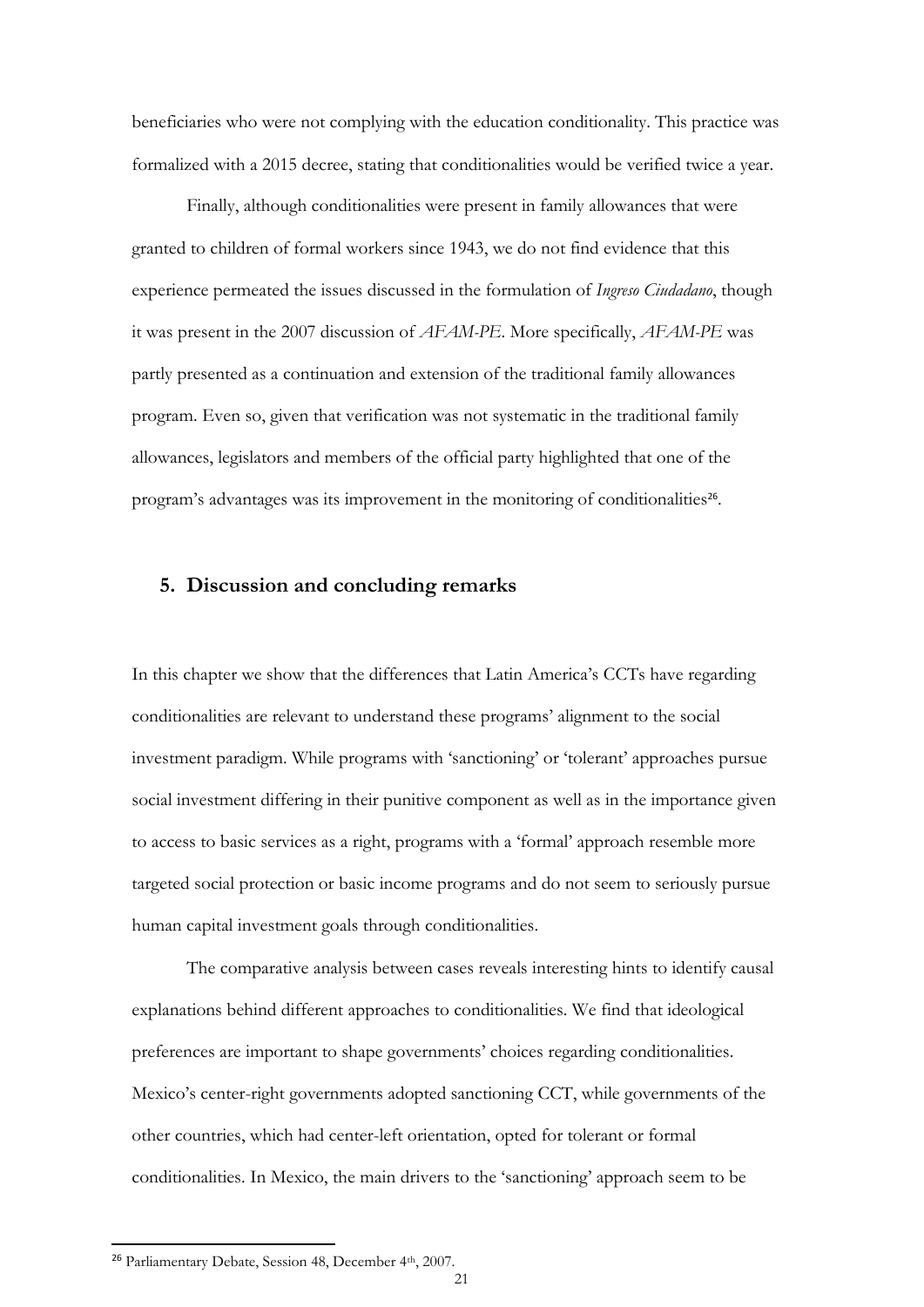related to a widespread and majoritarian consensus about 'mobilizing human capital investment'. The case of Brazil is also indicative of a design that results from competing ideas ('basic income' vs. 'human capital') and, in a way, different power resources of actors within the government. The 'enabling' outcome is a mixed category that combines a political stand as right to access to services with the technical justification of social investment. In Argentina and Uruguay, we do not find evidence of clear and strong preferences regarding conditionalities, hence there is room for alternative explanations to why governments adopted a 'tolerant' and a 'formal' approach to conditionalities respectively.

The political dynamic of protagonists, antagonists and consenters appears as a particularly strong factor in the case of Uruguay, since its 'formal' approach seems to be the result of the government's vague discourse towards a basic income combined with the perception that it was not politically feasible to develop an unconditional transfer when the *Frente Amplio* arrived to power. Vague conditionalities seem to have been included in the law as a way to neutralize critics from the opposition but, at least when designing the policy, the government had no serious intention to monitor or sanction noncompliance. Political opposition was also a key determinant of the 2015 decree that formalized the verification of conditionalities. Similarly, though to a less extent, changes in *Bolsa Familia's* monitoring and sanctioning occurred after a public debate on this topic, suggesting that this pressure could have influenced the governments' decisions. In Argentina there is some (weak) evidence that the government adopted 'tolerant' approach in order to gain legitimacy among the public. Finally, in Mexico there is no evidence of political calculations regarding conditionalities as the political opposition of *Progresa* was centered on other issues.

In short, in the Mexican and the Brazilian case we find that there were strong preferences regarding the importance of conditionalities to promote social investment. The predominating idea in Mexico was a punitive approach to conditionalities, which received strong support within the right-wing government and from international organizations -and

22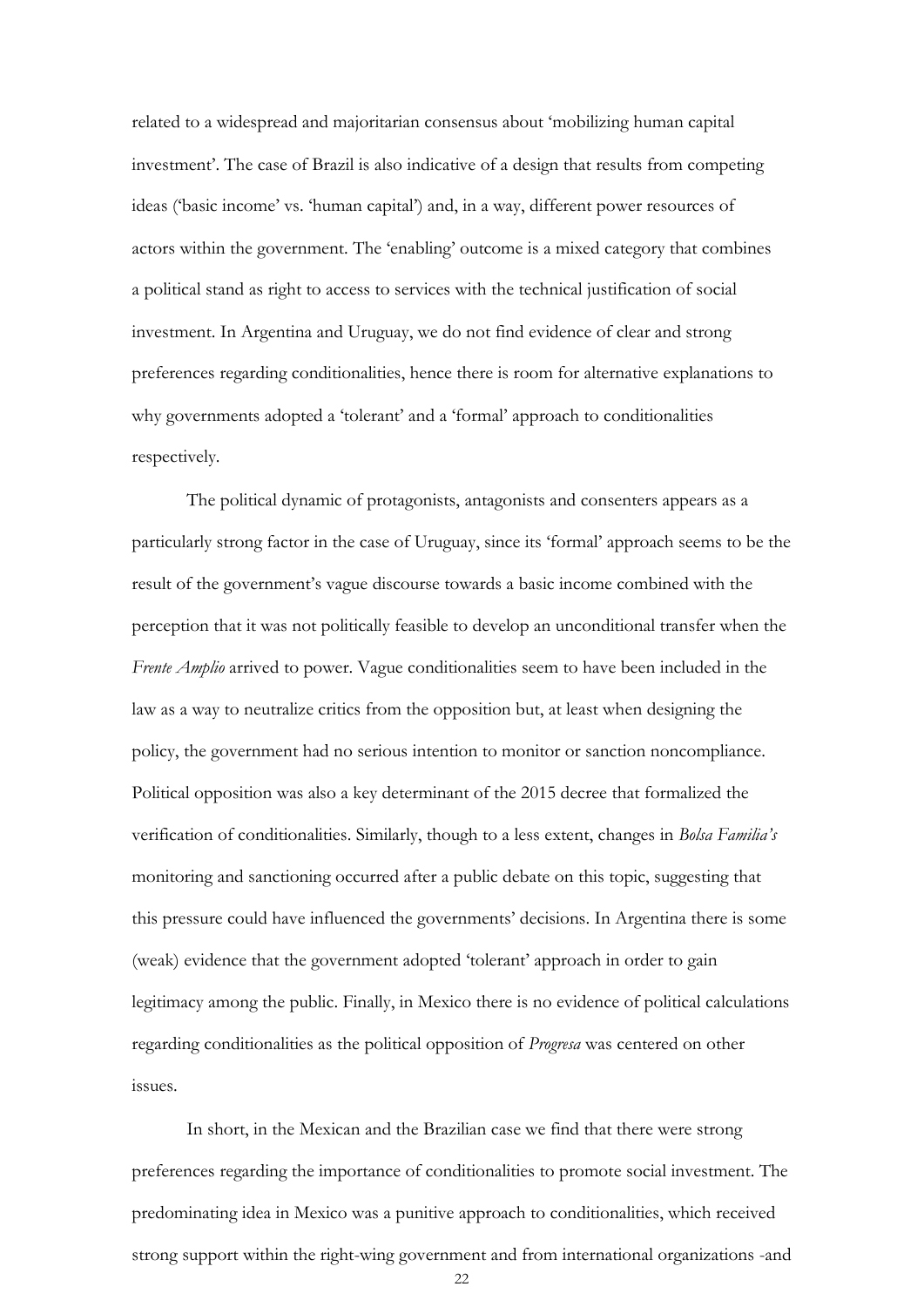little political opposition-, all which allowed the government to adopt this model with ease. In Brazil, there were also strong preferences on conditionalities, though these were mixed, resulting in a hybrid model after a weak left-wing government had to settle for a consensus among opposing views. In Uruguay, the absence of strong ideological preferences led to a policy only formally framed within the social investment paradigm, were conditionalities are used to gain approval from the political opposition. At the time it designed its CCT, the Uruguayan center-left government had enough political strength to merely place conditionalities decoratively but, with time, a change in political conditions pressured the government to begin enforcing them. In the Argentinean case, there were no strong preferences of how to approach conditionalities, even though the country had a trajectory with conditional policies, generally characterized as having an 'enabling' approach. However, AUH - designed by a center-leftist government with weakening political support- was created with more stringent sanctions, an expected outcome given the circumstances.

These findings suggest that there could be a trade-off between preferences and the political game of protagonists, antagonists and consenters. If reforms are based in strong preferences (consensual or not), there is only limited room for a political dynamic. By contrast, although including conditionalities as a formality could set the basis for future steps towards social investment, it could also open the door for the need to move towards a 'sanctioning' approach, since different actors may pressure for them to be applied. Instead, designing conditionalities explicitly inscribed in the social investment paradigm could be crucial to guarantee sustainability of these policies. If this framework is not developed, CCTs might lose political support and governments might use conditionalities to avoid it. Therefore, changes in how they are implemented – and their designs are modified over time- are subject to political circumstances. Establishing a social investment approach, then, can provide legitimacy, support and political sustainability to CCTs.

23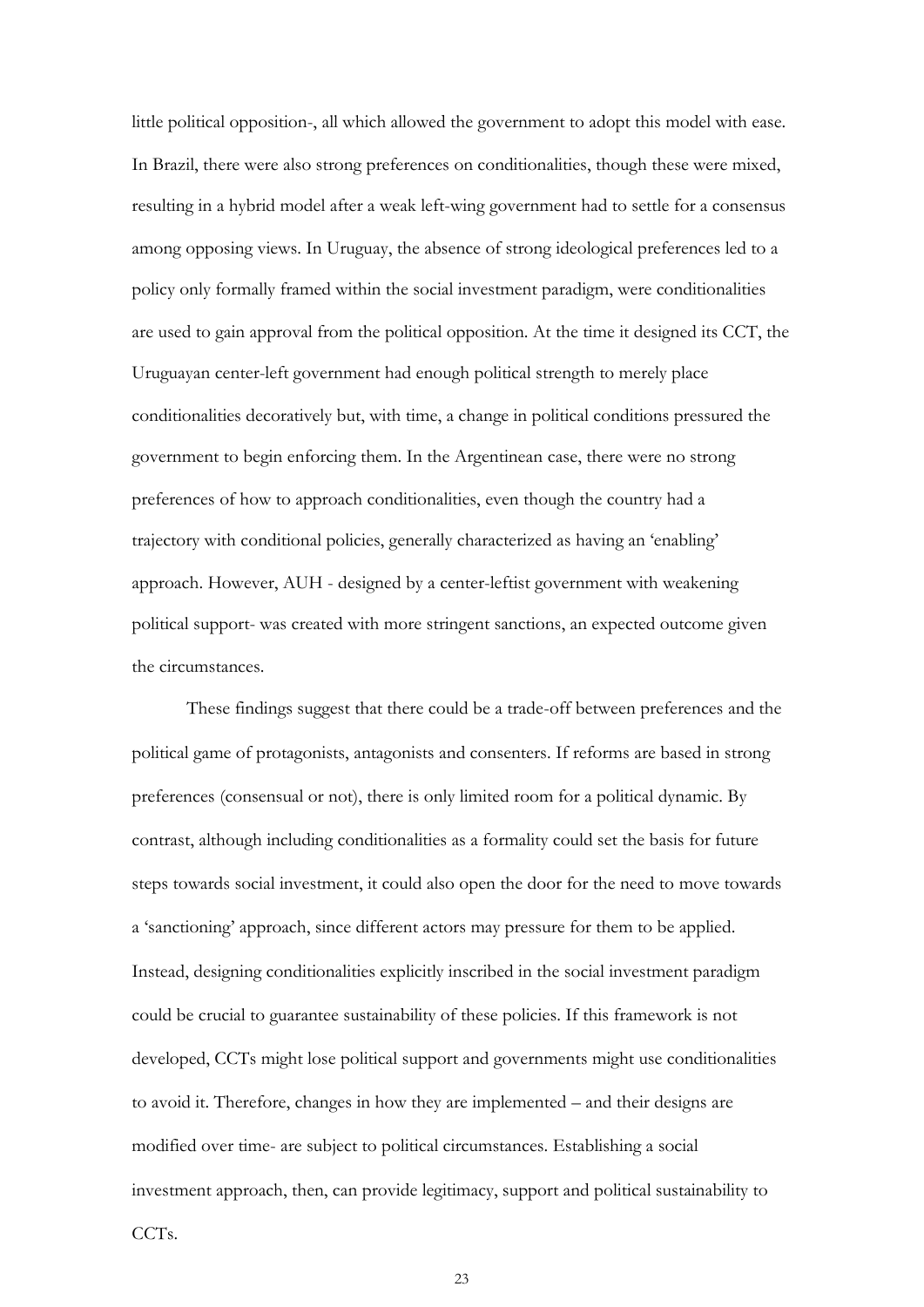#### **References**

- Aguiar, M., & Araujo, C. H. (2002). *Bolsa-Escola. Education to Confront Poverty Marcelo Aguiar and Carlos Henrique Araujȯ*(UNESCO). Brasilia.
- Barrientos, A. (Forthcoming). Social investment for outsiders: poverty-reduction policies in LMICs. In J. L. Garritzmann, S. Häusermann, & B. Palier (Eds.), *The World Politics of Social Investment (Volume I)*.
- Bastagli, F. (2009). Conditionality in Public Policy Targeted to the Poor: Promoting Resilience? *Social Policy and Society*, *8*(01), 127.
- Borges, F. (2018). Neoliberalism with a human face? Ideology and Diffusion of Latin America's Conditional Cash Transfers. *Comparative Politics*, *50*(2), 147–169.
- Britto, T., & Veras Soares, F. (2010). Bolsa Família e Renda Básica de Cidadania um passo em falso? *Textos Para Discussão. Centro de Estudos Da Consultoria Do Senado*, *75*.
- Brollo, F., Kaufmann, K., & La Ferrara, E. (2015). The Political Economy of Enforcing Conditional Welfare Programs: Evidence from Brazil. Unpublished manuscript.
- Brooks, S. M. (2015). Social Protection for the Poorest: The Adoption of Antipoverty Cash Transfer Programs in the Global South. *Politics & Society*, *43*(4), 551–582.
- Camargo, J. M. (1993, March 23). Os miseráveis. *Folha de São Paulo Online*.
- Campos Filho, A. C. (2007). *Transferência de renda com condicionalidades e desenvolvimento de capacidades: Uma análise a partir da integração dos programas Bolsa Família e Vida Nova no Município de Nova Lima*. Fundação Oswaldo Cruz, Brasil.
- Cecchini, S., & Madariaga, A. (2011). *Programas de transferencias condicionadas. Balance de la experiencia reciente en América Latina y el Caribe*. Santiago de Chile: Cuaderno de la CEPAL No. 95. CEPAL.
- Constantino, L. (2004, September 20). Governo deixa de fiscalizar exigência do Bolsa-Família. *Folha de São Paulo Online*.
- Constantino, L. (2006, January 16). Bolsa atrai, mas violência tira criança de aula. *Foha de São Paulo Online*.
- de Janvry, A., Finan, F., & Sadoulet, E. (2010). Local Electoral Incentives and Decentralized Program Performance. *NBER Working Paper No. 16635*.
- De la O, A. (2013). Do Conditional Cash Transfers Affect Electoral Behavior? Evidence from a Randomized Experiment in Mexico. *American Journal of Political Science*, *57*(1),  $1-14.$
- De la O, A. (2015). *Crafting Policies to End Poverty in Latin America The Quiet transformation.* Cambridge: Cambridge University Press.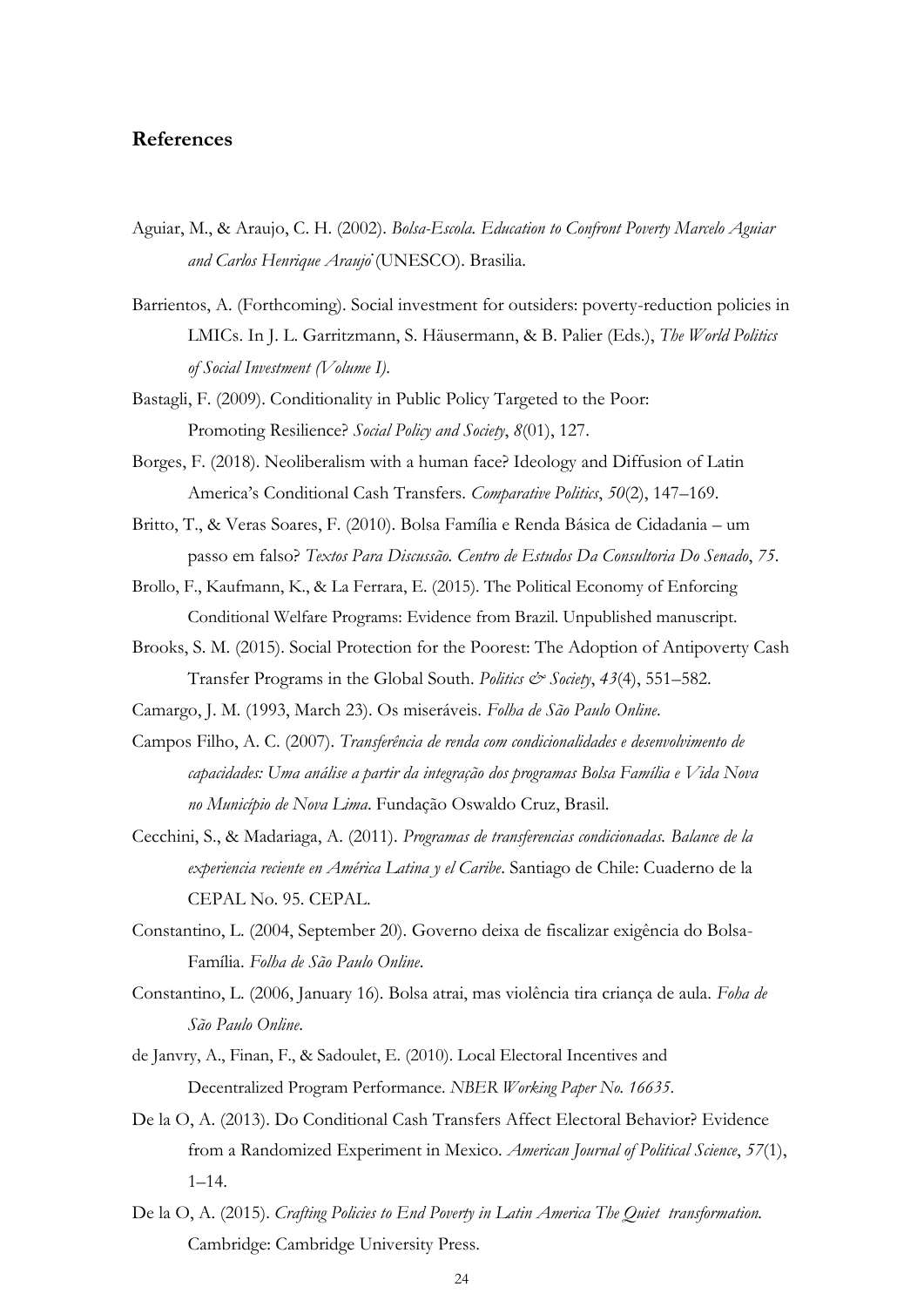- Díaz-Cayeros, A., Estévez, F., & Magaloni, B. (2009). 'Welfare Benefits, Canvassing and Campaign Handouts.' In *J. Domínguez, C. Lawson and A. Moreno (eds), Consolidating Mexico's Democracy: The 2006 presidential campaign in comparative perspective*. Baltimore: Johns Hopkins University Press.
- Draibe, S. (2006). Brasil: Bolsa-Escola y Bolsa-Família. In E. Cohen & R. Franco (Eds.), T*ransferencias con corresponsabilidad: una mirada latinoamericana*. México: Sedesol.
- Fenwick, T. (2017). From CCTs to a social investment welfare state? Brazil's 'new' pro-poor strategy. Development Policy Review, 35(5), 659–674.
- Fenwick, Tracy. (2013). Stuck between the past and the future: Conditional cash transfer programme development and policy feedbacks in Brazil and Argentina. *Global Social Policy*, *13*(2), 144–167.
- Fiszbein, A., & Schady, N. (2009). *Conditional Cash Transfers. Reducing Present and Future Poverty*. Washington D.C.: World Bank.
- Folha online. (2004, September 20). Após críticas, governo amplia fiscalização do Bolsa-Família. *Foha de São Paulo Online*.
- Garay, C. (2016). *Social Policy Expansion in Latin America*. Cambridge: Cambridge University Press.
- Hall, A. (2008). Brazil's Bolsa Família: A Double-edged Sword? *Development and Change*, *39*(5), 799–822.
- Häusermann, S., & Kübler, D. (2010). Policy frames and coalition dynamics in the recent reforms of Swiss family policy. *German Policy Studies*, *6*(3), 163–194.
- Hemerijck, A. (2015). The Quiet Paradigm Revolution of Social Investment. *Social Politics: International Studies in Gender, State & Society*, *22*(2), 242–256.
- Hintze, S., & Costa, M. I. (2011). La reforma de las asignaciones familiares 2009: aproximación al proceso político de la transformación de la protección. In C. Danani & S. Hintze (Eds.), *Protecciones y desprotecciones: la seguridad social en la Argentina, 1990-2010*. Los Polvorines, Prov. de Buenos Aires, Argentina: Universidad Nacional de General Sarmiento.
- Huber, E., Dunn, C., & Stephens, J. (Forthcoming). Social Investment and Neoliberal Legacies: Breaking the Mold? In *Garritzman, J., Häuserman, S., Palier, B. (eds)The World Politics of Social Investment (Volume I)*.
- Ibarrarán, P., Medellín, N., Regalia, F., & Stampini, M. (2017). How Conditional Cash Transfers Work Good Practices after 20 Years of Implementation. IDB.
- Jenson, J. (2010). Diffusing Ideas for After Neoliberalism The Social Investment Perspective in Europe and Latin America. *Global Social Policy*, *10*(1).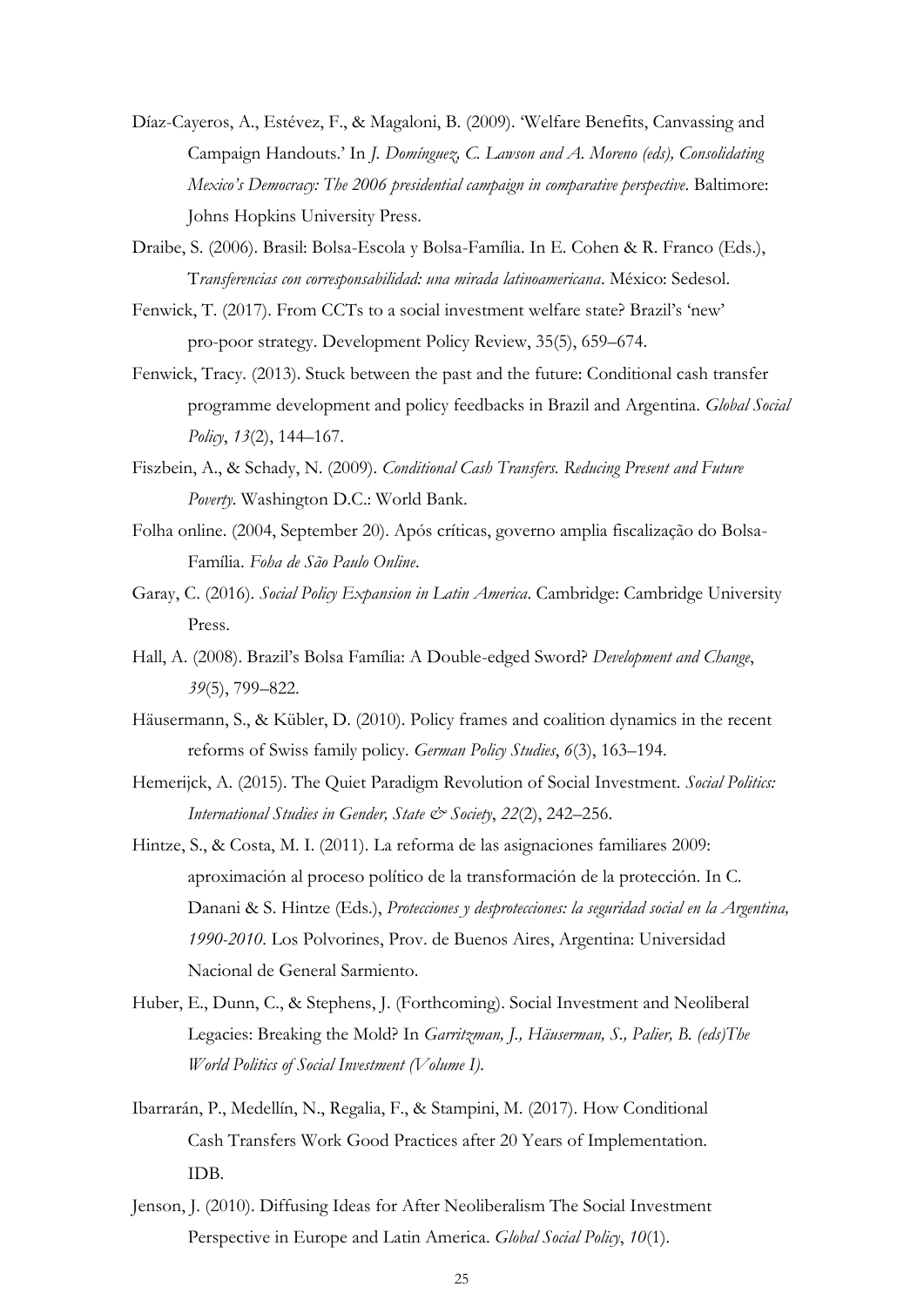Lavinas, L. (2013). Brazil: The Lost Road to Citizen's Income. In R. M. Lo Vuolo (Ed.), *Citizen's Income and Welfare Regimes in Latin America: From Cash Transfers to Rights* (pp. 51–66). New York: Palgrave Macmillan US : Imprint : Palgrave Macmillan.

Levy, S. (1991). Poverty alleviation in Mexico. *The World Bank*.

- Levy, S. (2017). Exclusive Interview with Dr. Santiago Levy Algazi: From Food Subsidies to Conditional Cash Transfers in Mexico [International Food Policy Research Institute]. Retrieved from [http://egyptssp.ifpri.info/2017/03/26/exclusive](http://egyptssp.ifpri.info/2017/03/26/exclusive-interview-dr-santiago-levy-algazi-former-deputy-minister-of-finance-in-mexico/)[interview-dr-santiago-levy-algazi-former-deputy-minister-of-finance-in-mexico/](http://egyptssp.ifpri.info/2017/03/26/exclusive-interview-dr-santiago-levy-algazi-former-deputy-minister-of-finance-in-mexico/)
- Levy, S., & Rodríguez, E. (2005). *Sin herencia de pobreza*. Inter-American Development Bank.
- Lindert, K., Linder, A., Hobbs, J., & de la Brière, B. (2007, May). The Nuts and Bolts of Brazil's Bolsa Família Program: Implementing Conditional Cash Transfers in a Decentralized Context. SP Discussion Paper 0709 World Bank.
- Lindert, K., & Vincensini, V. (2010, December). Social Policy, Perceptions and the Press: An Analysis of the Media's Treatment of Conditional Cash Transfers in Brazil. SP Discussion Paper No. 1008. World Bank.
- Lo Vuolo, R. M. (2013). The Argentine "Universal" Child Allowance. In R. M. Lo Vuolo (Ed.), *Citizen's Income and Welfare Regimes in Latin America: From Cash Transfers to Rights*. New York: Palgrave Macmillan US : Imprint : Palgrave Macmillan.
- Manacorda, M., Miguel, E., & Vigorito, A. (2011). Government Transfers and Political Support. *American Economic Journal: Applied Economics*, *3*(3), 1–28.
- Monroy Gómez, M. (1997). La política social de Zedillo en la prensa mexicana. In *A dos años: la política social de Ernesto Zedillo* (Enrique Valencia-Lomelí, pp. 185–200). Mexico: ITESO.
- Myamba, F., & Ulriksen, M. (2016). Attaching conditionality to cash transfers: Doubtful in principle, but necessary in practice? *Global Social Policy*, *16*(2).
- Nelson, M., & Sandberg, J. (2016). From perspectives to policy contingencies: Conditional cash transfers as social investments. *Global Social Policy, 17(1),* 21-37.
- Osorio Gonnet, C. (2014). *La difusión de los Programas de Transferencia Condicionada en América Latina 1990-2010* (Doctoral dissertation). Universitat Pompeu Fabra, Barcelona.
- Pellerano, L., & Barca, V. (2014). Does one size fit all? The Conditions for Conditionality in Cash Transfers. OPM Working paper.
- Pribble, J. (2013). The Politics of Citizen's Income Programs in Latin America: Policy Legacies and Party Character. In *Lo Vuolo, R. (ed) Citizen's Income and Welfare Regimes in Latin America*. Palgrave Macmillan US.